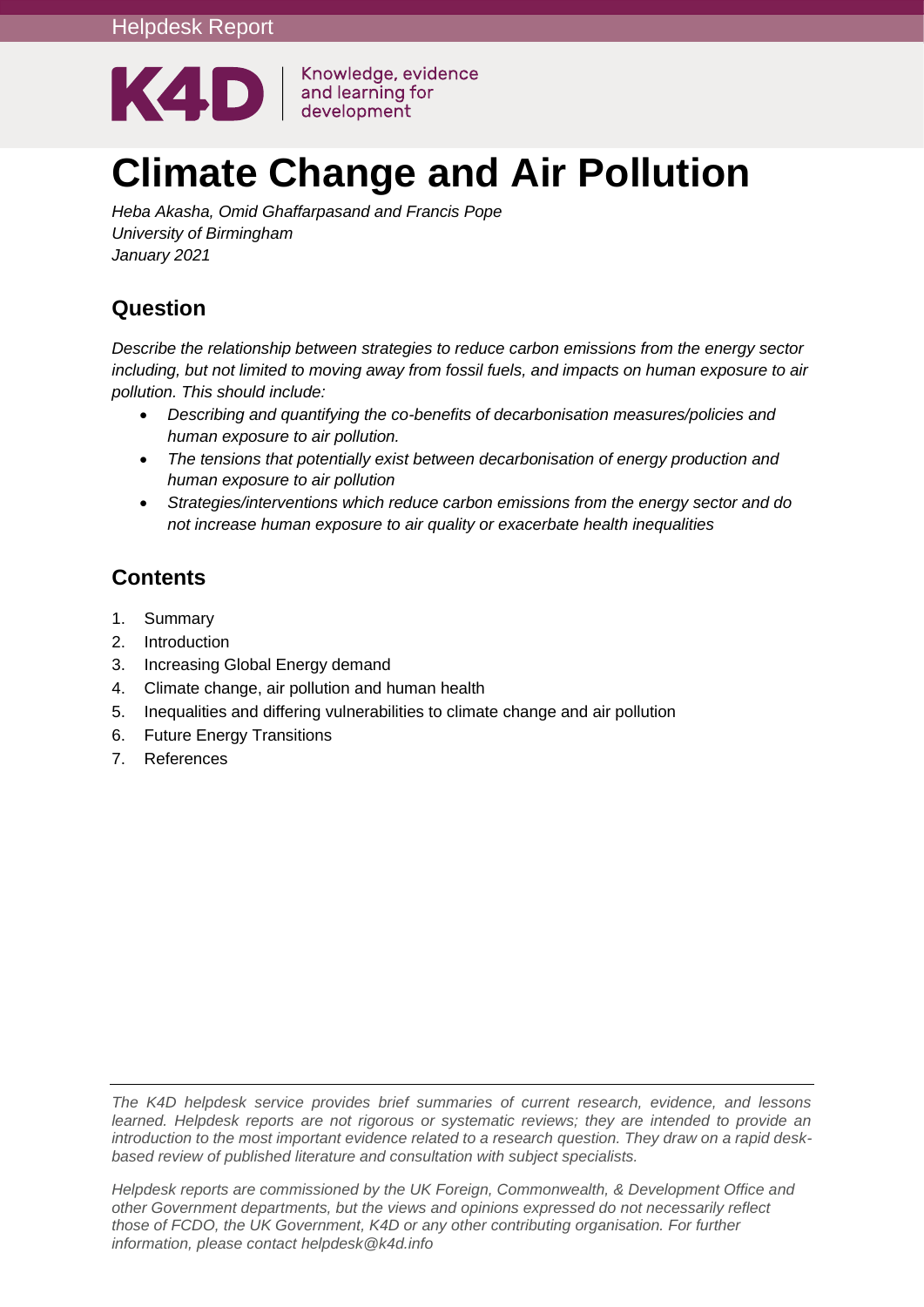# <span id="page-1-0"></span>**1. Summary**

The UK's Foreign, Commonwealth & Development Office (FCDO) commissioned this rapid literature review to explore the interactions between climate change and air pollution, with a focus upon human health impacts. In particular, the report explores potential synergies in tackling climate change and air pollution together. The impacts and implications of the transition from a carbonintensive economy upon air quality and consequently human health are examined. The review is designed to generate discussion prior to an expert roundtable discussion.

Over the last 50 years, the global demand for energy has increased by over 185%. In 1970, the annual production of energy was estimated at 28.5 TWh, in 2020 it was 171.2 TWh. This growth has been predominantly driven by population growth and economic development. Much of this energy demand has been supplied by fossil fuels, in particular coal, oil and gas. In low and middle income countries, the use of traditional biomass fuels also represents a significant market share of energy production. These fuels have many benefits, including relatively low costs, tried and tested technologies and global supply chains. The production of energy occurs over multiple scales from the household stove for heating the house and cooking food, to international energy networks that extract fossil fuels from the ground to burn in power stations to supply electricity grids.

All energy generation by the combustion of hydrocarbons, whether in the form of fossil fuels or biomass, results in the release of greenhouse gases (GHGs) and air pollutants. Transportation is intricately linked to energy production, whether through the use of hydrocarbon fuels or the need of electricity production for newer electric vehicles.

Climate change, caused by increasing atmospheric concentrations of GHGs, has led to global warming. Currently, the earth's global average temperature is approximately 1°C above preindustrial levels. The current trajectories of human activities, including population demographics, economic development, consumption, and energy production will likely cause increasingly severe consequences, which will impact upon human health, environmental health, livelihoods, food security, water supply, human security, and economic growth. Climate change has local and global impacts on the human health in multiple thematic areas including: the supply of water and food, water quality impacts, extreme heat, severe weather, changes to vector ecology e.g. malaria, and increasing allergen loads. The energy sector is the largest contributor to global GHG emissions.

Air pollution causes human morbidity and mortality, it is the leading environmental cause of premature death globally. Outdoor (ambient) air pollution causes approximately 4 million premature deaths annually, predominantly due to stroke, heart disease, lung cancer, and chronic respiratory diseases. More than 90% of the world's population lives in locations that exceed the WHO air quality limits. Indoor air pollution is also a serious environmental issue that negatively impacts the health and lives of billions of people, especially women and children. The energy sector is the primary source of outdoor and indoor anthropogenic air pollutants. In addition to combustion related air pollution sources, there are also other sources, usually related to mechanical action, such as abrasion and friction.

Whilst air pollution and climate change are mostly caused by the same sources, they have different causal pathways to impacting upon human health. Furthermore, they have different timescales of action, with the impacts of air pollution manifesting over days to decades, whereas climate change manifests over longer timescales. These different timescales have led to different political approaches. For climate change the high inertia in the Earth's climate system leads to the problem of time inconsistency, where solutions to climate change take longer than the typical political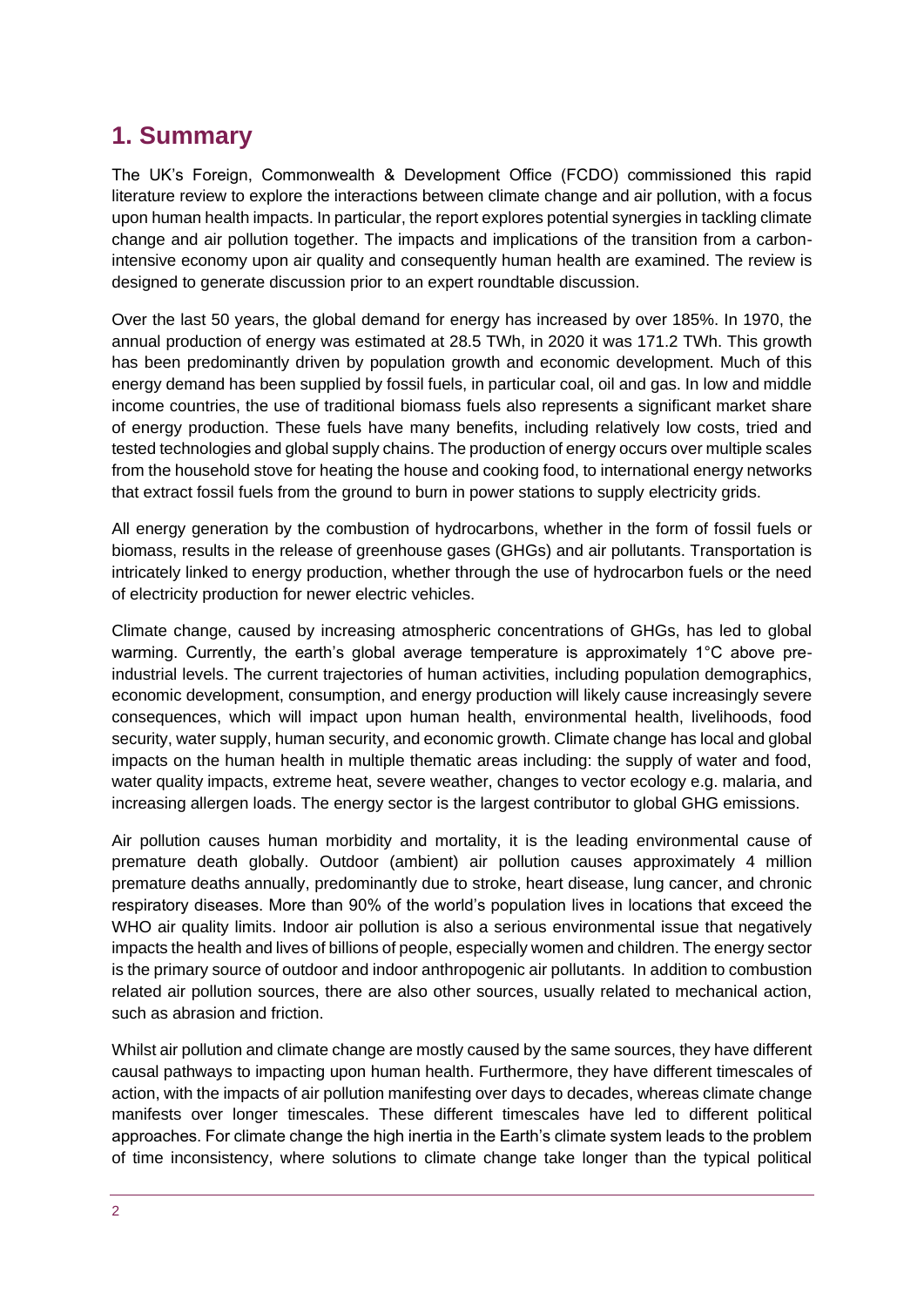timescale, especially within elected governments where leadership typically changes over a relatively short (typically 4-5 year) timescale.

At a global scale, the most effective intervention to reduce both climate change and air pollution is to phase out the most polluting fossil fuels from energy generation. In particular, the phase out of coal power stations will have huge benefits. However, at an individual scale, the exposure to air pollution can most effectively be achieved by reducing indoor air pollution from fossil fuel and biomass burning for cooking and heating, which approximately 40% of the world's population is still reliant upon. In addition to the reduction in energy production from coal, various other win-win situations are identified including preventing crop burning and preventing forest fires.

Discussing climate change without air pollution can lead to risks. For example, strategies that focus on electrification and transition to renewable energy achieve maximum health and air quality benefits compared to strategies that focus mainly on combustible renewable fuels (biofuel and biomass) with some electrification. The review discusses five strategies to decarbonise the energy sector:

- Clean renewable energy,
- Combustible renewable energy,
- Nuclear energy,
- Clean Coal and Carbon capture utilization and storage,
- Efficiency improvements (mainly in the industrial sector).

Clean renewables are the most promising in health and air quality benefits yet have challenges in accessibility and reliability. Nuclear energy is the cleanest and cheapest form of energy albeit raising issues of safety and resource limitation. Although combustible renewable energy might be ideal for rural areas and low-income countries, it can contribute dramatically to local air pollution. Carbon capture and storage can reduce emissions but can cause higher climate and pollutant emissions elsewhere in the production chain. Improving the efficiency of industrial production is a quick solution for reducing immediate emissions in resource and energy-intensive industries. Long term solutions need sustainable strategies that completely decarbonise the power supply by shifting to renewable clean energy.

Addressing climate change necessitates a shift towards a new low carbon era. This involves stringent and innovative changes in behaviour, technology, and policy. There are distinct benefits of considering climate change and air pollution together. Many of the processes that cause climate change also cause air pollution, and hence reductions in these processes will generate cleaner air and less global warming. Politically, the consideration of the two issues in tandem can be beneficial because of the time inconsistency problems of climate change. Air pollution improvements can offer politicians victories, on a useful timescale, to help in their aims of reversing climate change. By coupling air pollution and air pollution agendas together, it will increase the media and political attention both environmental causes receive.

Policies should involve the integration of climate change, air quality, and health benefits to create win-win situations. The success of the strategies requires financial and technical capacity building, commitment, transparency, and multidisciplinary collaboration, including governance stakeholders at multiple levels, in both a top down and bottom up manner.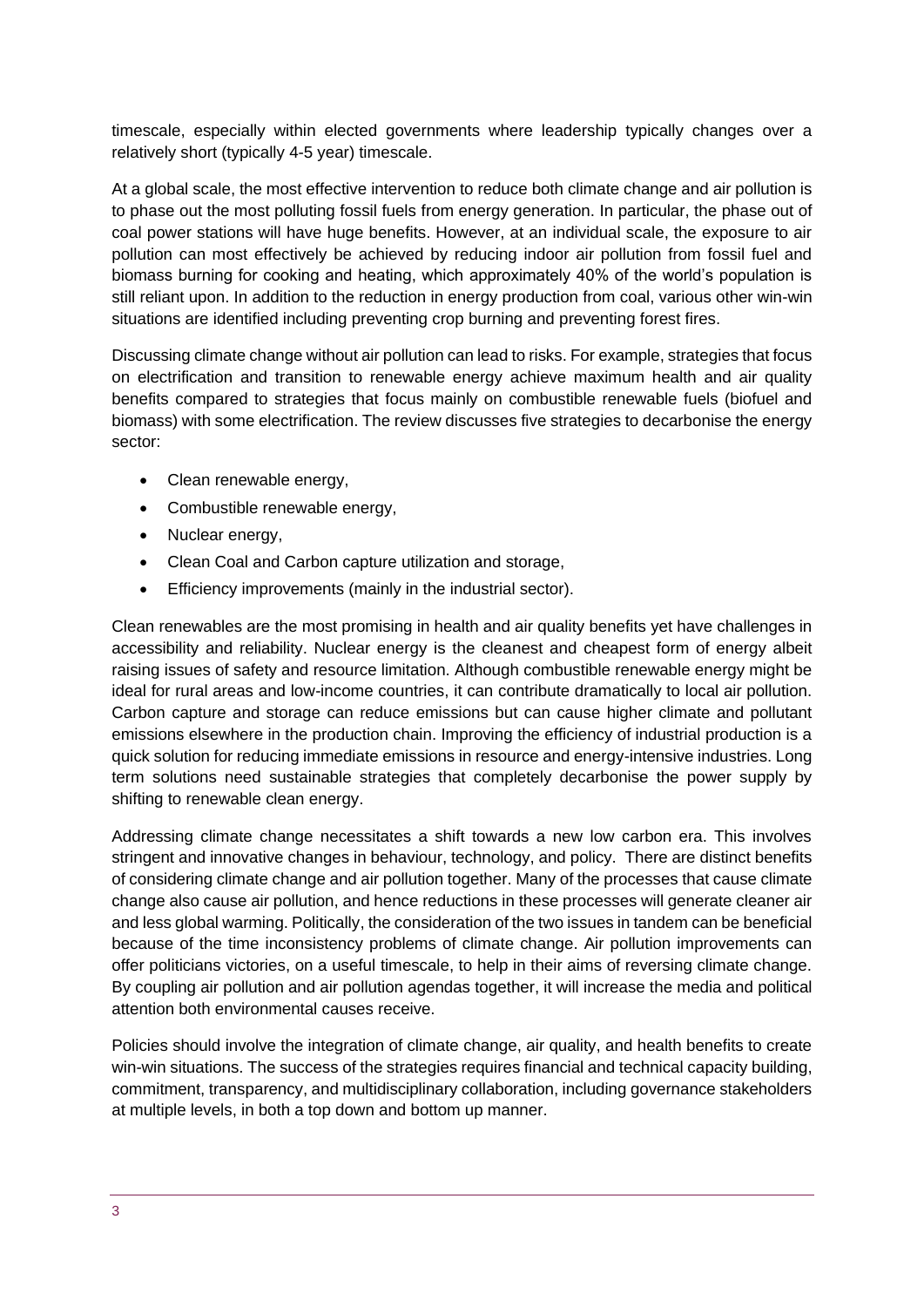The United Nations Climate Change Conference UK 2021 (COP26) will be held in Glasgow, UK on the 1-12 November 2021. This provides a key opportunity for the alignment of the climate change and air pollution agendas. Climate change negotiations are already complex, see Figure 1 generated in preparation for COP21 held in Paris in 2015. Adding air pollution considerations to the COP26 agenda will further complicate the situation, but the benefits of tackling air pollution and climate change together will outweigh this additional burden.



Figure 1 Cartoon highlighting the complexity of climate change negotiations, Image from the [DiploFoundation,](https://diplo.smugmug.com/ILLUSTRATIONS/Diplomacy/Climate-Change-Diplomacy/Climate-Change-Building/i-NXD3ZXb/A) unde[r CC BY-NC-ND 4.0 International.](https://creativecommons.org/licenses/by-nc-nd/4.0/)

# <span id="page-3-0"></span>**2. Introduction**

Both climate change and air pollution occur because of anthropogenic emissions into the atmosphere. The sources of these emissions are varied, but the majority of emissions derive from the burning of hydrocarbon fuels for the production of energy for heating, cooling, lighting and powering buildings and transportation. Other non-burning sources of pollution exist, typically occurring where mechanical action such as abrasion and friction type processes are present. For example, petrol and diesel vehicles release air pollutants via both exhaust emissions associated with the burning of hydrocarbons, and non-exhaust emissions associated with resuspension of dust from the road surface, and tyre and brake wear.

Emissions associated with climate change are able to interact with the Earth's climate. There are two broad categories for these emissions: greenhouse gases (GHGs) and particulate matter (PM).

- Greenhouse gases (GHGs) warm the atmosphere by absorbing radiation, thereby trapping energy in the atmosphere and increasing average temperature at the surface of the Earth.
- Particulate matter (PM) is composed of small solid and liquid particles, in the size range of tens of nanometres to hundreds of micrometres  $(1\times10^{-8} - 1\times10^{-4}$  metres). Depending on the composition and size of the PM, it can absorb radiation in a manner similar to GHGs, it can also reflect incoming solar radiation back out to space and therefore cool the climate.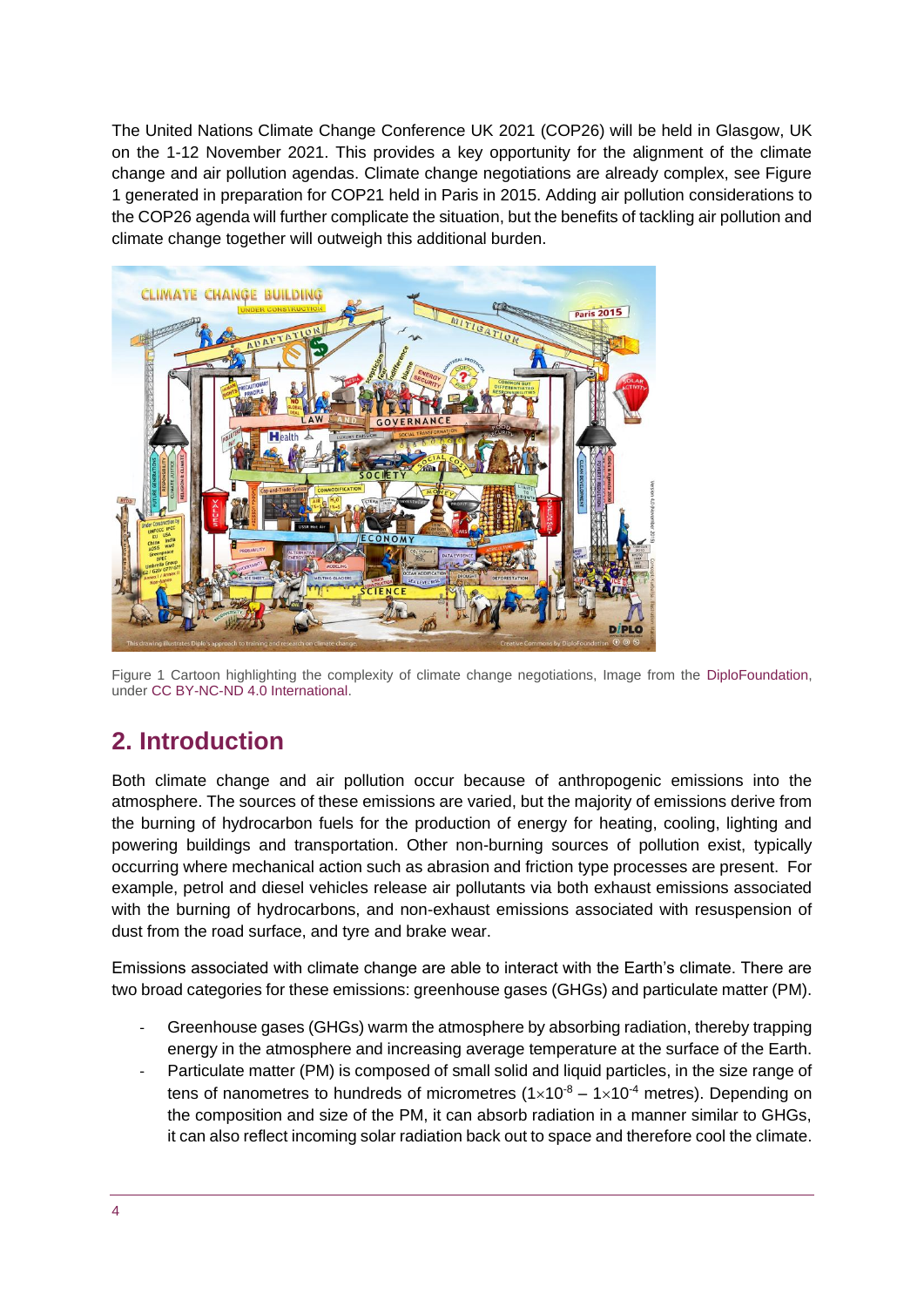In this review, we consider emissions that cause harm to human health as air pollutants, these include both gas emissions such as nitrogen dioxide  $(NO<sub>2</sub>)$  and PM. A wider definition of air pollutants would also consider the effect upon environmental health but is beyond the scope of this review.

If all atmospheric emissions caused both climate change and air pollution, then the emission reductions would always be beneficial in reducing climate change and improving air quality for human health. Indeed, air pollution and climate change are closely coupled and many interventions benefit both the climate and human health. However, not all air pollutants affect the climate, and not all climate change agents are air pollutants. For example, carbon dioxide  $(CO<sub>2</sub>)$  is the most important greenhouse gas, but at the concentrations observed in the current ambient atmosphere, and at those projected over the next hundreds of years, it does not present a direct threat to human mortality or morbidity. Therefore, reducing  $CO<sub>2</sub>$  on its own will not reduce air pollution.

In this document, we will review in Section 3 how increasing global energy demand is driving climate change and air pollution. In Section 4, the role of emissions in climate and air pollution will be defined. Also, the overlaps, commonalities and divergences between climate change agents and air pollutants will be highlighted. In Section 5, the likely impacts of future energy transitions upon both air pollution and climate change will be considered. In section 6, the differing vulnerabilities to the effects of climate change and air pollution and hence the health inequalities will be explored. Finally in Section 7, other potential approaches for reducing air pollution and climate change in tandem are highlighted, including a brief case study on the recently enacted Graded Response Action Plan (GRAP) in Delhi's NCR, which primarily aims to reduce air pollution but also assesses the impact on emissions of climate change agents.

# <span id="page-4-0"></span>**3. Increasing Global Energy demand**

There is a clear and strong link between economic development and demand for energy. Variations in per capita energy consumption are observed both between and within countries. For example, using 2019 values, the average per capita energy usage for the United States of America (USA), United Kingdom (UK), China, India and Sub-Saharan Africa (SSA) was approximately 80,000; 32,000; 27,000; 7,000 and less than 2,000 kWh, respectively (Our World in Data, 2020). Within country variations are striking, with the difference in energy consumption between the richest 10% and poorest 10% of a country observed to be as high as 5 fold(Chancel, 2020). These inter and intra country inequalities are discussed further in Section 5.

Global energy is not equally consumed; currently China, USA, and India are the biggest total energy consumers globally (Fig. 2), while the energy use per capita in the global north is much greater than in the global south (Fig. 2) . Energy consumption is typically subset into the following categories: residential, commercial, transportation and industrial. Decarbonisation of each of these sectors requires different approaches.

Projections for the next 30 years suggest that energy consumption will stay relatively static for OECD (Organisation for Economic Co-operation and Development) countries. Whilst the energy consumption of non-OECD countries will increase significantly (Figs. 2). The major growth in energy consumption will be due to the rise in industrial and transportation sectors in non-OECD countries.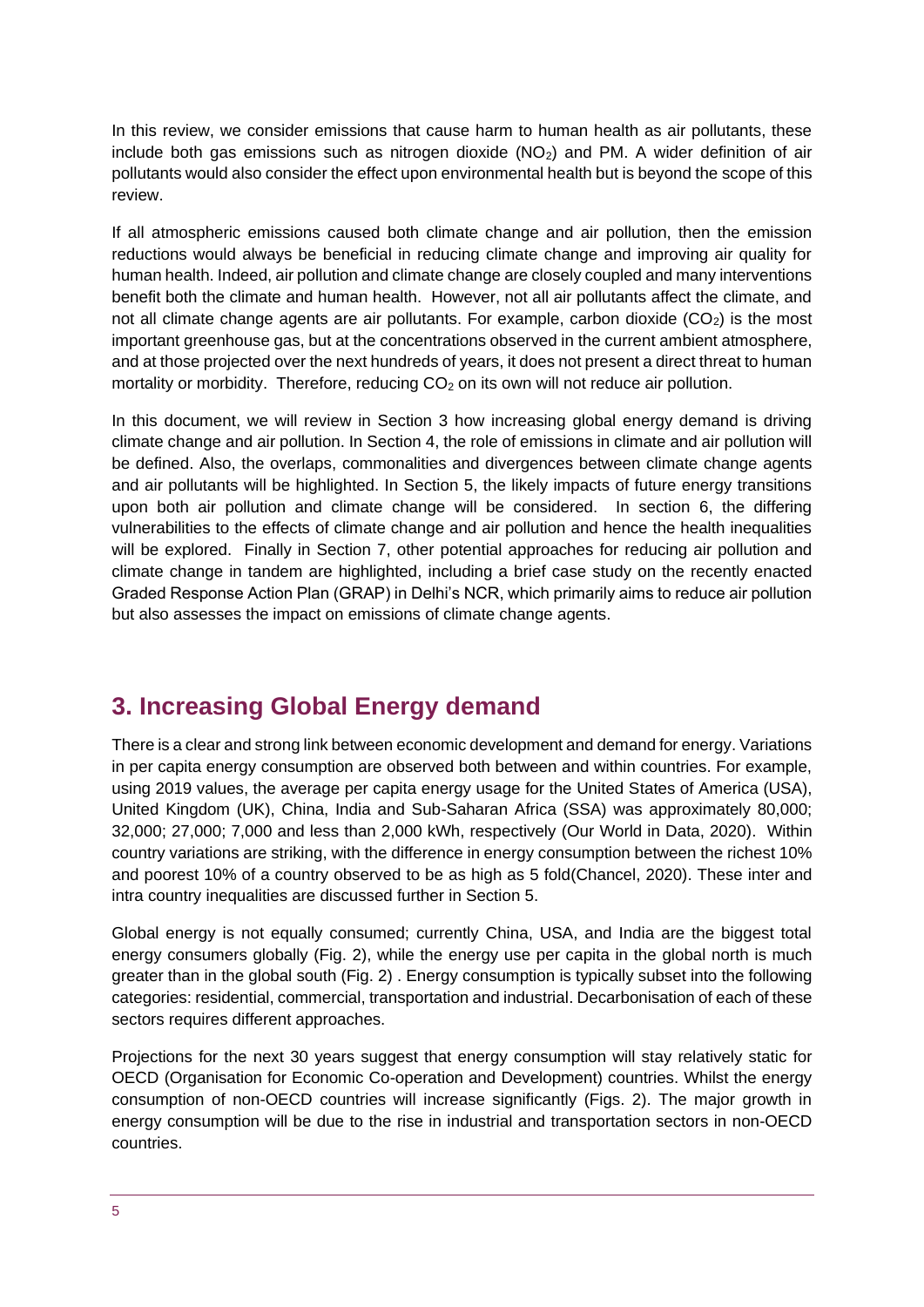Globally, available energy resources are still dominated by those that need combustion to release their energy. In particular, the combustion of fossil fuels. In 2019, the total global energy production was estimated to be 173,340 TWh. Combined together, the percentage of energy generated by oil, gas and coal was 78.9%, which increases to 85.3% when traditional biomass burning is also considered. The final category of fuels which require combustion to release their energy are modern biofuels. In 2019, modern biofuels only represented 0.7% of the total energy resource, but the percentage is rapidly increasing albeit from a near zero baseline before 1990.



Figure 2. Global energy use statistics. Top: Global energy consumption subset by OECD and non-OECD countries, by sector 2010-2050. Bottom left: Energy use by a person in seven countries in 2019. Bottom right: Global energy consumption, TWH, by source: U.S. Energy Information Administration, [http://www.eia.gov.](http://www.eia.gov/) Reproduced with [permission](https://www.eia.gov/about/copyrights_reuse.php)

# <span id="page-5-0"></span>**4. Climate change, air pollution and human health**

Climate change and air pollution are closely coupled because the sources of air pollutants are also often the sources of climate change agents. As discussed above, not all air pollutants are climate change agents, and vice versa. Whilst the sources are often similar, the impacts upon human health are distinct. The combined impacts of climate change and air pollution is currently understudied and it is not clear whether the effects of these two environmental health risks are additive or multiplicative. Further research into the combined effects of the twin threats is required.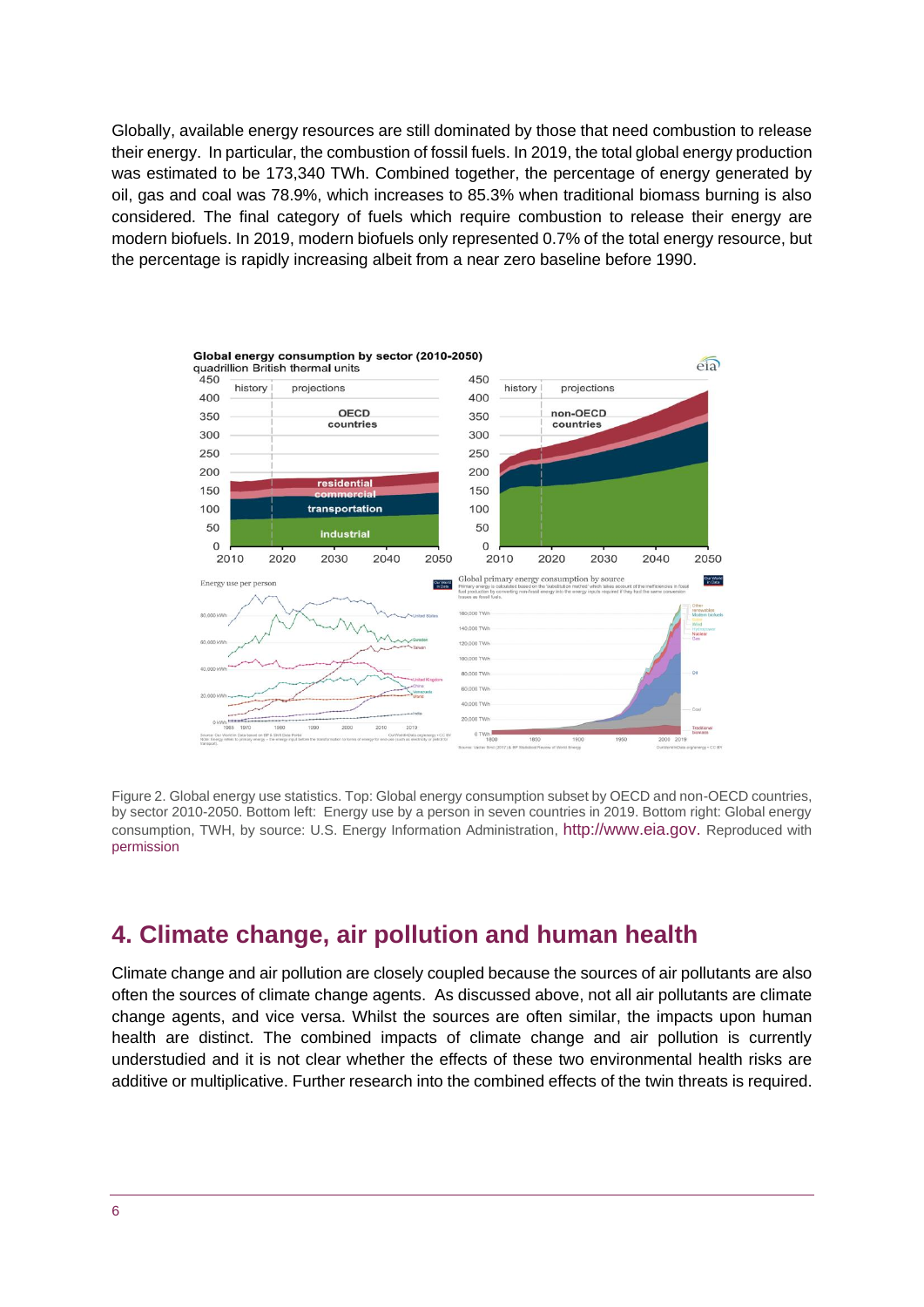# **Climate change**

Climate change is caused by the release of anthropogenic GHGs into the atmosphere. Once in the atmosphere, these gases absorb infrared radiation released by the Earth, thereby causing the planet to warm up. Multiple different types of gases act as GHGs and each chemical species has a distinct contribution to global warming. The ability of a specific GHG to cause global warming is a function of the lifetime of the GHG of interest in the atmosphere, the intrinsic ability of the GHG of interest to absorb radiation, and the concentration of the species in the atmosphere. The GHGs that are most responsible for causing climate change are three relatively long lived gases with high atmospheric concentrations:  $CO<sub>2</sub>$ , methane (CH<sub>4</sub>) and nitrous oxide (N<sub>2</sub>O). None of these gases are considered to be air pollutants that affect human health.  $CO<sub>2</sub>$  is predominantly produced by fossil fuel combustion and is typically co-emitted with air pollutants. CH<sup>4</sup> is mostly released from agricultural activities, and  $N<sub>2</sub>O$  is typically released from industrial and agricultural activities.

CO<sup>2</sup> is responsible for approximately two thirds of global warming and hence is the most important GHG. Globally,  $CO<sub>2</sub>$  emissions have increased by over 200 fold in the last two centuries (Fig. 1e). In the last decade the yearly increase in  $CO<sub>2</sub>$  has been approximately 0.6% per year.

The increase in GHGs has led to increases in global average temperatures (Fig. 4). Human activities are estimated to have caused approximately 0.8-1.2°C global warming above preindustrial levels and are estimated to rise to beyond 1.5°C if no action is taken to combat the rising temperatures due to the growing impact of development and industrialisation (IPCC). This average hides wide differences between regions. It also hides the variation in extreme temperature events. Climate change does not just effect temperature, it also has knock on effects upon other hydrometeorological processes, leading to greater variability in the climate system resulting in greater likelihoods of natural disasters such as flooding, storms and droughts. For example, in late July 2010, over one-fifth of Pakistan's land area was affected by floods caused by heavy globalwarming-related rains. Flood disaster caused over 2000 deaths and more than US \$40 bn damage to the national economy (Memon and Sharjeel, 2016).



Figure 3. Global average land-sea temperature rise from 1850-2019 relative to 1961-1990 average temperature, source: [https://ourworldindata.org/co2-and-other-greenhouse-gas-emissions,](https://ourworldindata.org/co2-and-other-greenhouse-gas-emissions) licensed under [CC BY 4.0.](https://creativecommons.org/licenses/by/4.0/deed.en_US)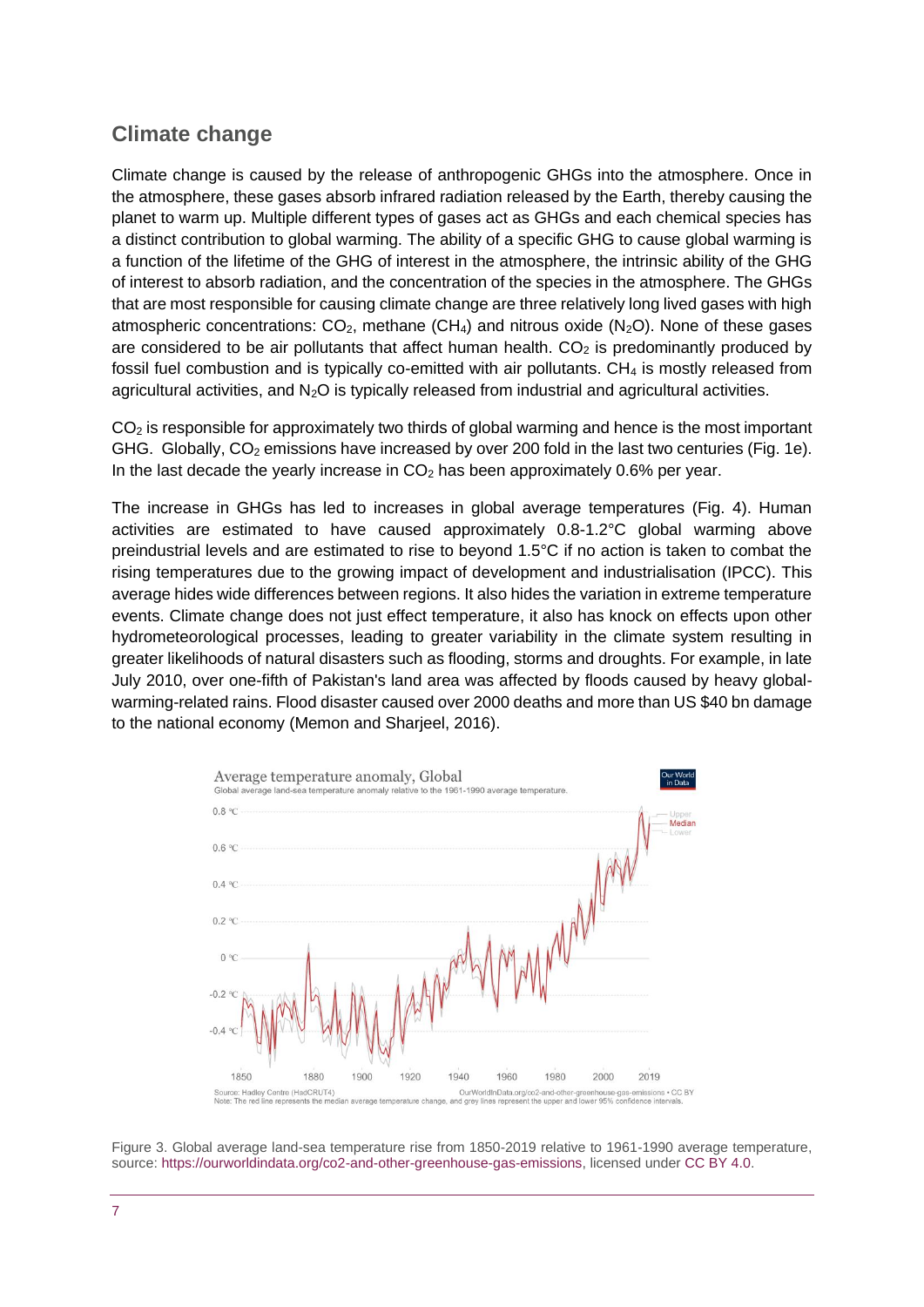In addition to GHGs, the other major atmospheric species that can affect the climate is particulate matter (PM), which can either heat or cool the climate depending on the size and composition of the PM. The composition of PM is not fixed and depends on sources, atmospheric processing and loss processes. The dominant components of PM composition are sulphates, nitrates, ammonia, sodium chloride, black carbon (BC), mineral dust and water. In broad terms, the darker the PM material, the greater its atmospheric warming potential. Black carbon (BC) is the major atmospheric warming component of PM; it is a soot like substance, which is generated from combustion. Sulphate, nitrates, ammonia, sodium chloride and mineral dust aerosols tend to cool the climate by reflecting light. Hence PM that cools the climate can mask some of the effects of global warming.

Burning coal produces more  $CO<sub>2</sub>$  per unit than any other fuel due to it high carbon content. Despite a modest recent drop in demand, coal is still the fastest growing fuel in the market and contributes to around 40% of total global GHG emissions in 2019 (Our World in Data). Around 14.6 billion tons of  $CO<sub>2</sub>$  are produced from coal, following by oil and gas at 12.4 billion and 7.6 billion tons respectively. Most global CO<sup>2</sup> from coal is produced in the US, Australia and China, with China leading the show with more than 7 billion tons of CO2 release from coal in 2019, followed by Indian and the US at 1.67 and 1.09 billion tons CO<sup>2</sup> respectively. Wang et al. (2018) performed a lifecycle assessment to determine the environmental impacts of coal-fired power generation in China and found that smoke and dust were the key environmental impacts, in addition to the release of environmental pollutants like CO,  $SO<sub>2</sub>$ , and PM with high environmental cost (Wang et al., 2018).

According to the IPCC  $5<sup>th</sup>$  assessment report, currently, the direct effect of global warming upon human health is relatively small compared with the effects of other environmental stressors. The review of Crimmins et al. (2016) highlights that the global warming aspects of climate change affects human health in two main ways:

- first, by changing the severity or frequency of health problems that are affected by climate or weather factors; and
- second, by creating unprecedented or unanticipated health problems or health threats in places where they have not previously occurred (Crimmins, 2016).

As average temperatures increase due to additional global warming, this additional heat burden will become greater. In 2018, the IPCC released a Special Report to highlight the importance of limiting global temperature rise to less than 1.5°C. Detrimental climate-related risks to health, livelihoods, food security, water supply, human security, and economic growth are expected beyond the 1.5 °C limits and even more abruptly towards the 2°C limits (IPCC). Significantly lower risks are projected at 1.5°C compared to 2°C for heat-related morbidity and mortality (IPCC). A major worry is the increasing frequency of heat waves.

Other risks from climate change are shown in Fig. 4. Risks from some vector-borne diseases, such as malaria and dengue fever, are projected to increase with warming from 1.5°C to 2°C, including potential shifts in their geographic range (IPCC). Moreover, amplification of heatwaves in cities as a result of the urban heat island effect, the additional warming observed in urban areas because of more energy absorbing land surfaces, is associated with further health risks on the urban population.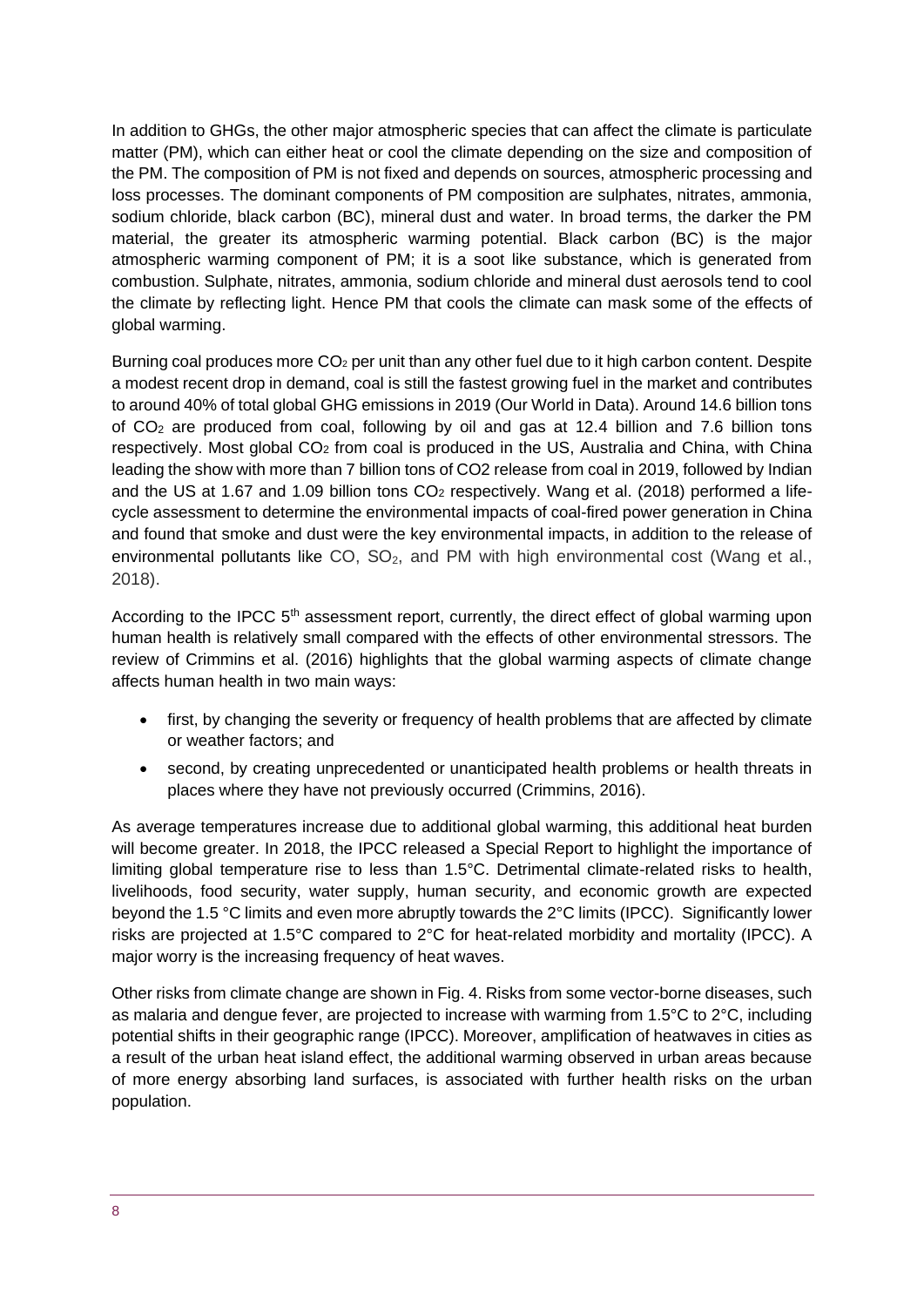

Figure 4 Impacts of climate change upon human health, [https://www.cdc.gov/climateandhealth/effects/default.htm.](https://www.cdc.gov/climateandhealth/effects/default.htm) Reproduced with [permission.](https://www.cdc.gov/other/agencymaterials.html)

# **Air Pollution**

Air pollution is the leading environmental risk factor for premature death globally. There are a multitude of air pollutants, which differ in their chemical composition, reaction properties, emissions, persistence in the environment, ability to be transported, and their eventual impacts on human health. The World Health Organization (WHO) has identified the main pollutants that adversely impact human health as particulate matter (PM), in the  $PM_{10}$  and  $PM_{2.5}$  size fractions, nitrogen dioxide ( $NO<sub>2</sub>$ ), carbon monoxide ( $CO$ ), sulphur dioxide ( $SO<sub>2</sub>$ ), and tropospheric/groundlevel ozone  $(O_3)$ .

Air pollution has both natural and anthropogenic sources. Predominantly, anthropogenic air pollutants come from combustion related processes. PM has multiple natural sources, such as desert dust, sea spray, volcanic emissions and forest fires.

CO is predominantly produced from the inefficient combustion of hydrocarbons including biomass burning for cooking/heating and vehicle exhausts.  $NO<sub>2</sub>$  is associated with high temperature combustion and hence is mainly emitted by power plants, industrial and traffic sources.  $SO<sub>2</sub>$  is also predominantly formed by the burning of fossil fuels, in particular oil and coal which have high sulphur content. The sources of  $O_3$  in the troposphere, the lowest part of the atmosphere where air pollution is most important, are more complicated. They are formed by chemical interactions between nitrogen oxides (including NO2) and volatile organic compounds (VOCs).

PM has multiple sources, the smaller size fractions  $(PM<sub>2.5</sub>)$  has combustion as a major source, whereas the coarser particles ( $PM_{10} - PM_{2.5}$ ) typically have a greater contribution from noncombustion sources such as mechanical sources, for example brake and tyre wear in vehicles and resuspension of dust. At present, the WHO or other regulatory authorities do not consider the composition of PM as a determinant of its toxicity, put simply, all PM is considered bad. It is noted from a climate perspective the majority of PM compositions cool the climate. Hence, the removal of PM can have the perverse effect of heating the climate whilst removing the air pollution burden.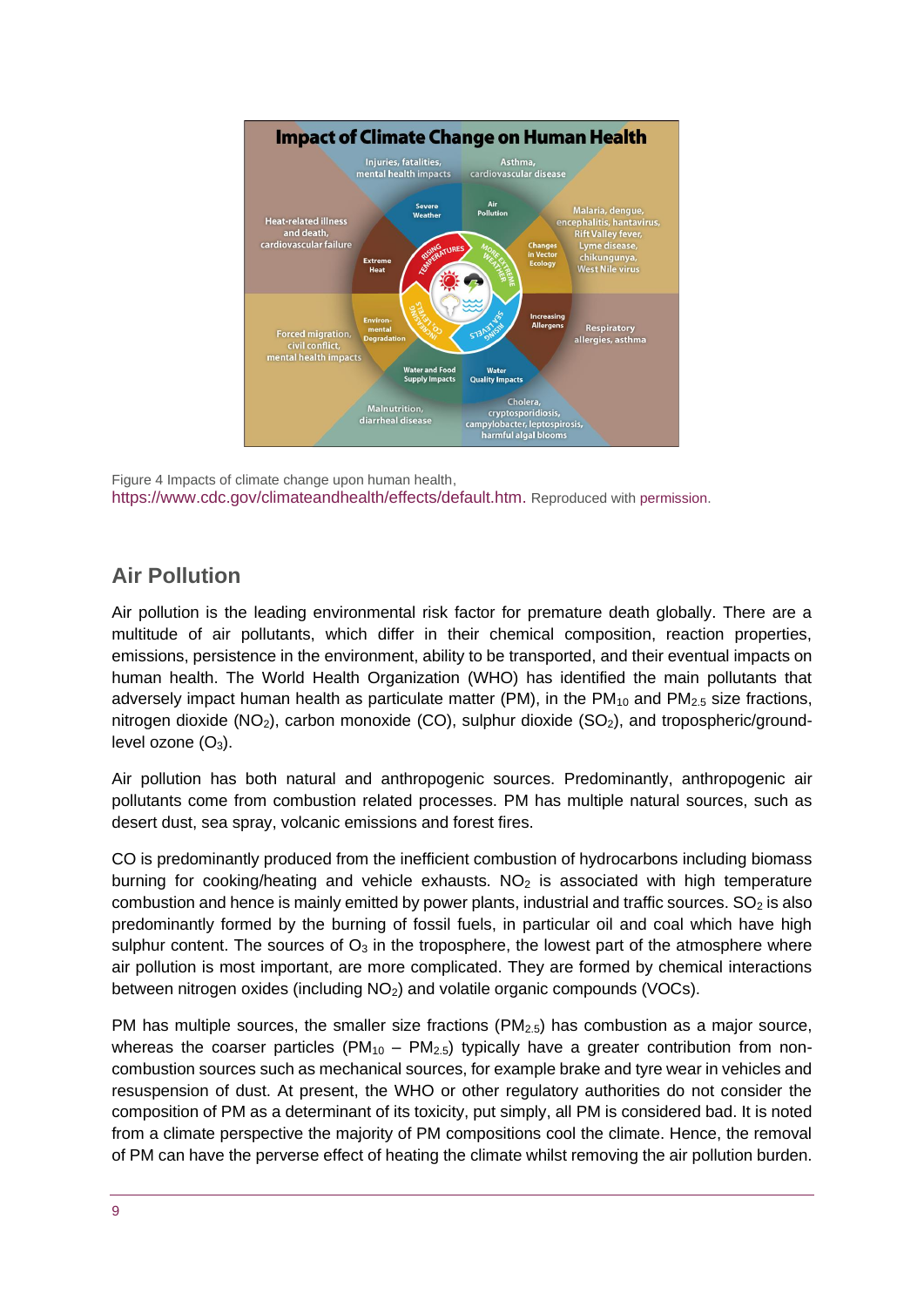The relative benefits upon health of this positive air quality effect and negative climatic effects needs to be carefully considered.

Ambient (outdoor) air pollution accounts for an estimated 4.2 million deaths per year due to stroke, heart disease, lung cancer, acute and chronic respiratory diseases and has been widely classified as the leading cause of death and disability worldwide (WHO). The global distribution of air pollution related deaths from fossil fuels is shown in Fig. 5.

As a comparison, it is highlighted, that over 1.7 million died prematurely due to air pollution in Asia in 2015, while the global number of deaths due to the ongoing Covid-19 pandemic is 2.1 million at the date of the present report.



Source: Lelieveld et al. (2019). Effects of fossil fuel and total anthropogenic emission removal on public health and climate. PNAS. OurWorldInData.org/air-pollution • CC BY

Figure 5. Global distribution of death from fossil fuels, 2015, source: [https://ourworldindata.org/air-pollution,](https://ourworldindata.org/air-pollution) licensed under [CC BY 4.0](https://creativecommons.org/licenses/by/4.0/deed.en_US)

Evidence regarding the linkage of air pollution to specific diseases, such as cardiovascular, respiratory diseases, and cancers have been produced at country, regional and global levels. A wide body of research, including environmental and epidemiological studies, have studied the relationships between outdoor air pollution and prevalence of cancer, results confirming a direct connection between harmful air pollutants, precisely PM pollution to lung cancer and cancer of the urinary tract (WHO, 2016). Serious risks were also associated with exposure to  $O_3$ , NO<sub>2</sub>, and SO<sub>2</sub>.  $O_3$  has been found as a major cause of asthma-related morbidity and mortality, while  $NO_2$  and  $SO_2$ also can play a role in asthma, bronchial symptoms, lung inflammation, and reduced lung function.

Indoor air pollution causes noncommunicable diseases including stroke, ischemic heart disease, chronic obstructive pulmonary disease (COPD), and lung cancer. In poorly ventilated households, indoor smoke from biomass burning can be up to 100 times higher than acceptable levels for fine particles. In low and middle income countries (LMICs), exposure is particularly high among women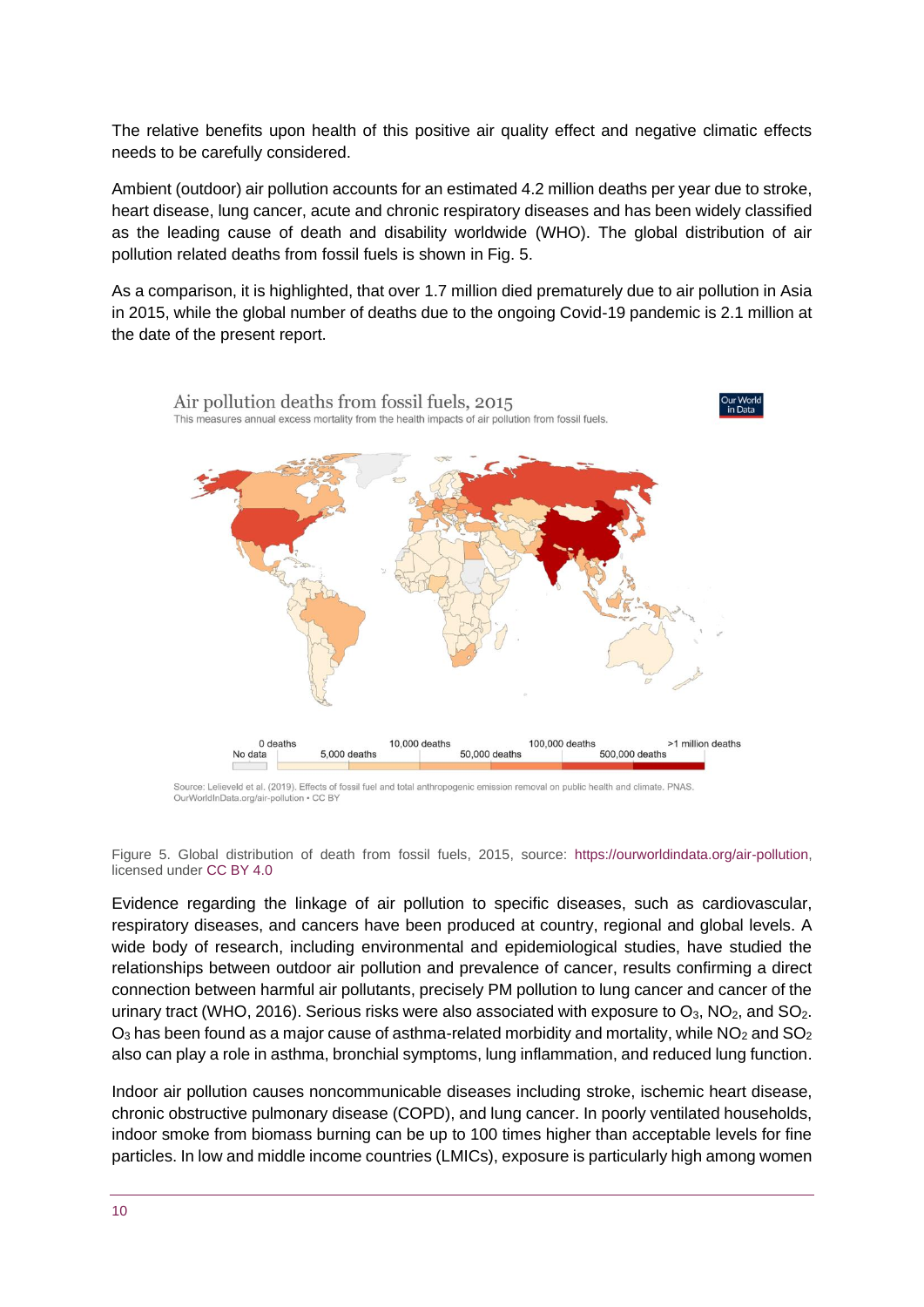and young children, who spend a disproportionate time close to combustion sources indoors. Close to 4 million people die prematurely every year from illness attributable to household air pollution from inefficient cooking practices using polluting stoves paired with solid fuels and kerosene (WHO, 2018).

Recently, a growing body of work is highlighting the importance of PM air pollution upon cognition and mental health. It suggests that citizens of more polluted cities and countries will have, on average, worse cognitive ability than they would have if air quality was better. This observation is potentially far reaching for the ability of countries to effectively enter the high tech job markets (Shehab and Pope, 2019).

#### **Interaction between air pollution and climate change**

Climate change influences air pollution by altering the frequency, severity, and duration of heatwaves, air stagnation events, and other meteorology conducive to the accumulation of heatwaves. Climate change can also impact local and regional meteorology which can alter the source, transfer and loss of air pollutants. Climate change can also impact upon natural sources of air pollution. For example, increasing aridity can cause desertification and hence greater production of desert dust PM. Despite these intricate connections, policies that benefit air pollution do not necessarily benefit the climate change and vice versa.

Air pollutants interact with solar and terrestrial radiation and perturb the planetary energy balance, leading to changes in climate. Climate is expected to degrade air quality in many regions by changing air pollution meteorology (dilution and ventilation), precipitation and by triggering amplifying responses in atmospheric chemistry and anthropogenic and natural sources (Fiore et al., 2015). This will mainly impact the distribution and extreme episodes of tropospheric ozone and PM2.5, which are influenced by changes in precipitation and ventilation due to changes in weather patterns (mainly temperature, humidity and windspeed).

For all the air pollutants highlighted for attention by the WHO, the lifetime of the pollutants in the atmosphere is typically less than a few weeks. This means that all directly emitted anthropogenic air pollution would disappear after a few weeks if the sources of the air pollution were all (magically) turned off at the same time. This is not the case for the most important long lived climate forcing agents (CO<sub>2</sub>, CH<sub>4</sub>, N<sub>2</sub>O and halocarbons) and hence distinct strategies are required for combatting climate change compared to air pollution because of the greater inertia within the climate system.

The longer lifetimes of GHGs also mean that the emission location is not of primary importance for the implications for climate change. One molecule of  $CO<sub>2</sub>$  released in China has the same climate change impact as one molecule released in the UK.

The relatively rapid loss of air pollution, often makes air pollution largely dependent on proximity to air pollution sources. This is why urban roadside locations tend to have poorer air quality than urban background locations, which in turn, are more polluted than rural locations. Hence, urban areas are typically pollution hotspots. However, this is not true for all pollutants. For secondary pollutants, those which are not emitted directly but form in the atmosphere, like ozone are typically regional in scope. This brings the spotlight on the concept of 'transboundary air pollution'.

Regional air pollution and climate change do not stop at national borders and therefore to be successfully addressed need to be considered as international issues that require international collaboration. Transboundary air pollution has been identified as one of the most serious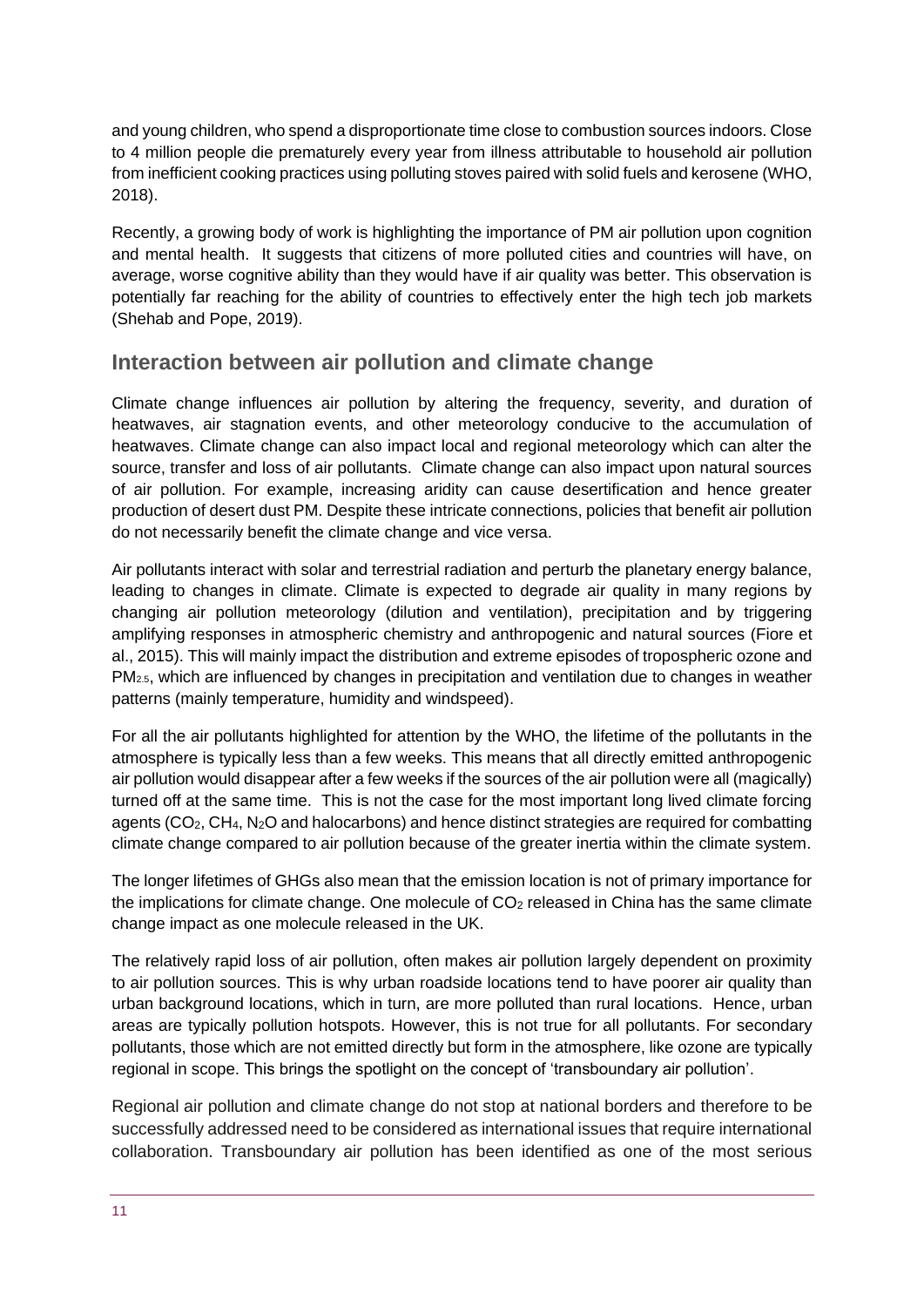environmental challenges in many regions around the world, due to range of factors such as geographical proximity of countries, increase of energy consumption, lack of sufficient technology, rapid urbanization and inadequacy of existing regional frameworks that address the problem (NEASPEC). Moreover, international trade is contributing to the globalization of emissions and pollution as a result of the production of goods (and their associated emissions including transport) in one region for consumption in another region. In his study, Zhang et al. concludes that the transboundary health impacts of  $PM_{2.5}$  pollution associated with international trade are greater than those associated with long-distance transport of atmospheric pollutants (Zhang et al., 2017). International organization like US Environment Protection Agency (EPA) and North-East Asia Clean Air Partnership (NEACAP) are working to address the issue of transboundary air pollution by connecting subregional experts and existing collaborative mechanisms to generate a coordinated and integrated approach to policymaking and problem-solving (NEASPEC).

Recently, a new comprehensive report from the Global Alliance on Health and Pollution (GAHP), AirQualityAsia and The Schiller Institute for Integrated Science and Society at Boston College assessed interventions with respect to the air quality and climate change impacts. The assessment was performed by expert solicitation, in which researchers evaluated 22 possible interventions. The outcome from this assessment is shown in Fig. 6, which provides a graphic summary of the estimated climate change and health benefits of air pollution interventions (GAHP et al., 2020). The report highlights that the following air pollution interventions will likely have benefits for both human health and reducing  $CO<sub>2</sub>$ :

- Replacement of coal fired power stations with renewables
- Vehicle fleet penetration by electric vehicles
- Prevention of crop residue burning
- Prevention of forest fires
- Controlling Diesel emissions
- Replacement of coal fired power stations with gas
- Energy efficiency improvements for industries.

See: Figure 6. Benefits of air pollution interventions. KEY: Cost effectiveness is represented by the size of the bubble – larger bubbles are more cost effective. A rough indication of the difficulty of implementing interventions is represented by bubble colour. Darker coloured interventions are often more complex to put in place. Source: GAHP et al. (2020),<https://gahp.net/intervention-benefits/>

# <span id="page-11-0"></span>**5. Inequalities and differing vulnerabilities to climate change and air pollution**

There are clear global inequalities in both climate change and air pollution. These inequalities vary both within and beyond country borders. These inequalities at a country level are shown in Figures 5 and 7. For example, the United States contains 4.3% of the global population, but emitted nearly 18% of global  $CO<sub>2</sub>$  in 2018. As highlighted in section 3.3, air pollution is predominantly an urban problem and so urban-rural inequalities easily occur.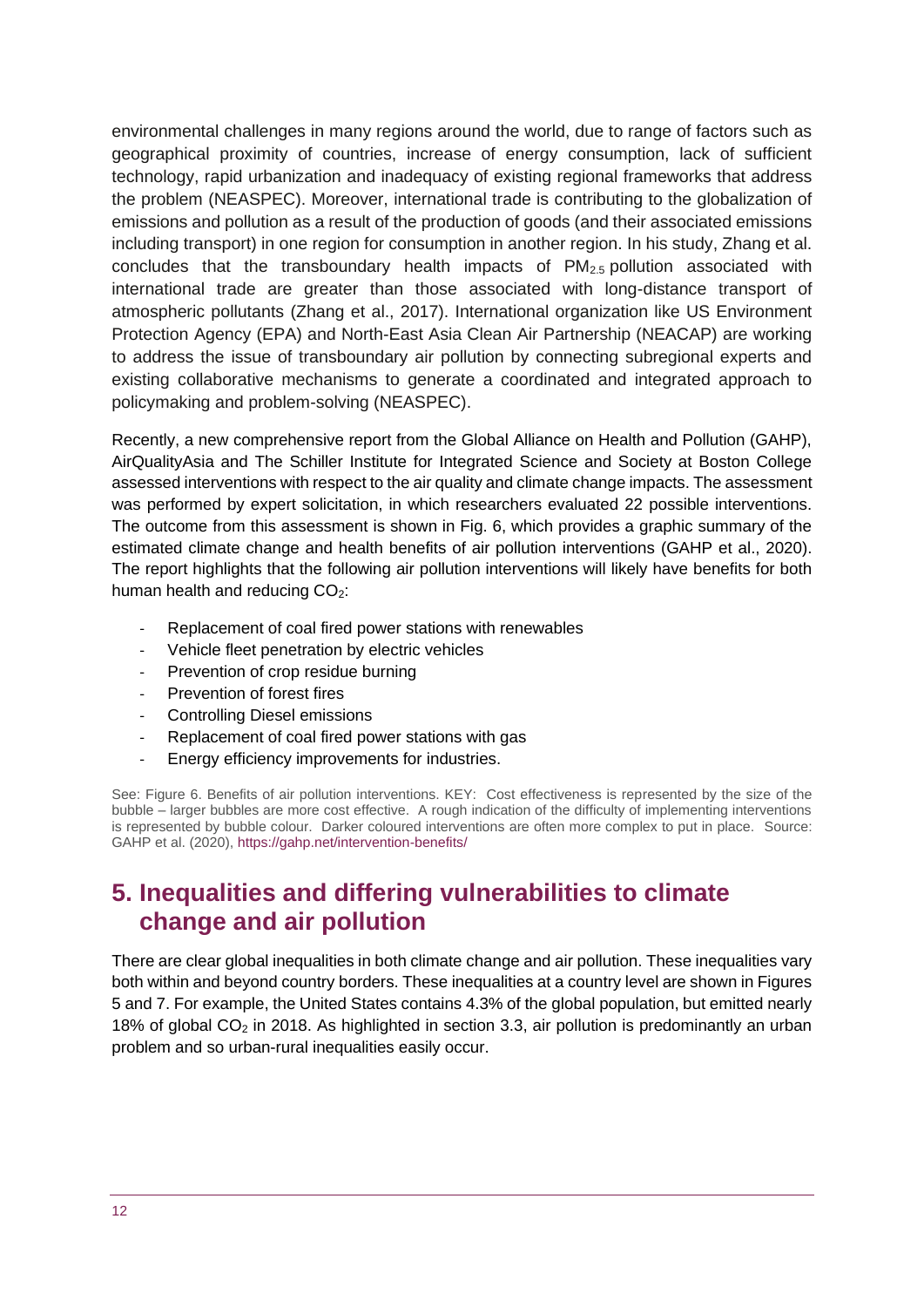

Figure 7. Annual total CO<sub>2</sub> emissions by world region, source: [https://ourworldindata.org/co2-and-other](https://ourworldindata.org/co2-and-other-greenhouse-gas-emissions)[greenhouse-gas-emissions,](https://ourworldindata.org/co2-and-other-greenhouse-gas-emissions) licensed under [CC BY 4.0.](https://creativecommons.org/licenses/by/4.0/deed.en_US)

The French economist Lucas Chancel (2020) differentiates between five different forms of environmental inequalities (Chancel, 2020):

- 1. Unequal access to natural resources
- 2. Unequal exposure to the risks of environmental disturbance
- 3. Unequal responsibility for the degradation of natural resources
- 4. Unequal exposure to the effects of environmental protection policies
- 5. Unequal say in decisions concerning the management of natural resources

Air pollution and climate change are represented to lesser and greater extents in each of these five forms of environmental inequality. The greater importance of relative location in air pollution, compared to climate change, causes this differential.

Risk and vulnerability can be defined through the three intersecting lenses of exposure, susceptibility and adaptive capacity (Avis, 2018). There are clear overlaps between economic and environmental vulnerability. Exposure is a function of where you live, work and travel between these locations. The most susceptible to the effects of air pollution and climate change are typically the young, the old, and those with pre-existing health conditions. Adaptive capacity defines one's ability to engineer away the environmental risk, for example by installing air filtration and air conditioning in buildings and vehicles.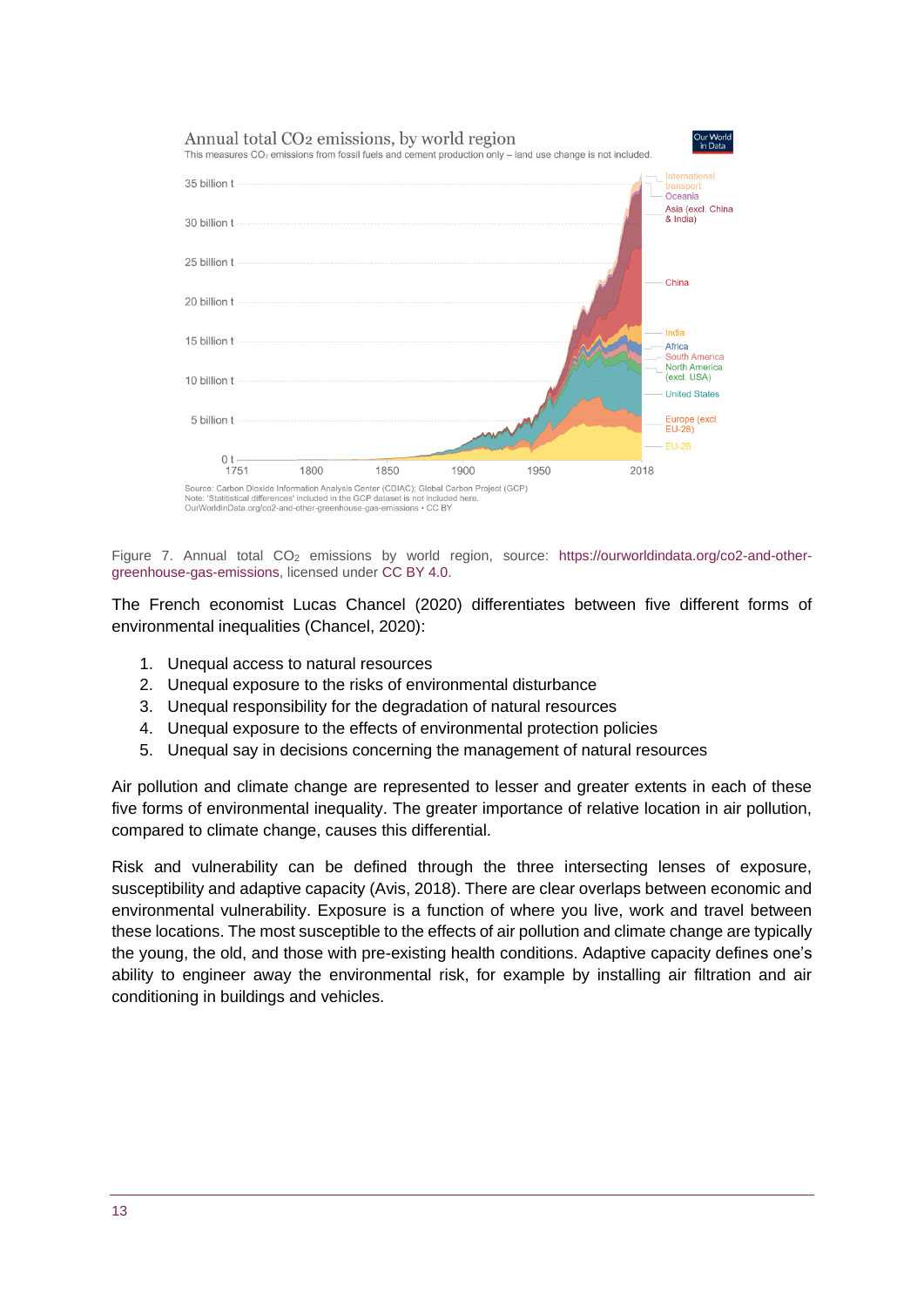# <span id="page-13-0"></span>**6. Future Energy Transitions**

#### **Co-benefits and possible tensions of decarbonization of the energy sector**

Currently energy production globally is primarily from fossil fuels, which are the primary source of GHG emissions and air pollutants. Policies that support decarbonisation, the reduction of carbon emissions, should also provide air quality and health benefits.

A recent literature review in 2020, by Gallagher and Holloway, presents evidence from available studies, highlighting that GHG reduction has synergistic benefits of decreasing air pollution and protecting public health (Gallagher and Holloway, 2020). They note that "*compared to other aspects of climate and energy policy evaluation, however, there are still relatively few of these cobenefits analyses"*. Clearly, more work is needed in this area.

Zhao et al. highlight that the air quality and health benefits are only truly realised by deep decarbonisation pathway implementation (Zhao et al., 2019). Decarbonisation pathways that focus on electrification and transition to clean renewable energy (wind, solar, hydro) achieve the highest health benefits compared to pathways focusing on combustible renewable energy (biofuels) since combustion, even if carbon neutral combustion, still released air pollutants into the atmosphere.

Several factors continue to impact the effectiveness of alternatives to fossil fuels, including relatively low petroleum and fossil fuel prices; uncertainty about future policy, and funding programs to support zero carbon alternatives. Estimates of emissions from all fuels have some level of uncertainty associated with them. Any assessment of new technologies needs to consider the associated uncertainty of the technique.

David Victor in his 2011 'Global Warming Gridlock' highlights three 'myths' which help explain why climate change is such a hard problem to solve, similar arguments can also be made for air pollution.

**The Scientist's Myth** - Policy does not necessarily follow scientific consensus. Policy follows what governments are willing and able to do.

**The Environmentalist's Myth** - Climate change is not a typical environmental problem, and hence the environmental policy toolkit is poorly matched to the central regulatory task of slowing global warming.

**The Engineer's Myth** -Technological innovation does not lead directly to implementation. In many ways imagination and innovation are fast – but the testing and installation of technologies on scales appropriate to tackle climate change take a long time to come to maturity.

#### **Renewable energy production**

The contribution of renewable power to global energy has increased by 7-fold in the past five decades (Fig. 4a). The renewables sector is largely composed of hydro, solar and wind energy. It is clear they will continue to play an ever more important role in the decarbonisation of global energy in the coming decades. However in 2019, the renewable energy market only represents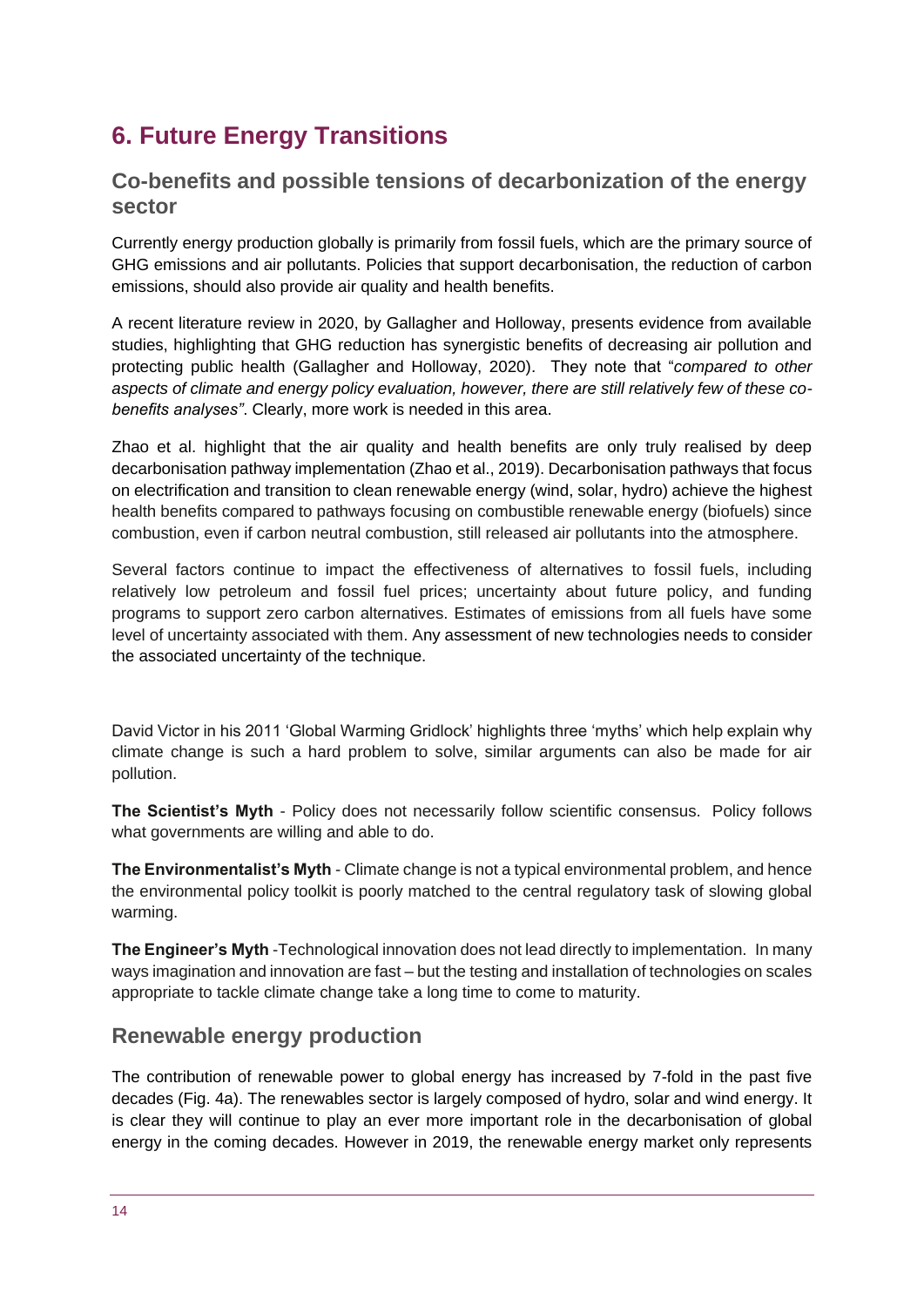around 11% of the global energy production. The bulk of renewable energy production are concentrated in industrial countries such as the US, China, India, UK, and Germany.

Renewable energy production still has several important technical challenges. In particular, they lack the convenience of fossil-fuel plants that provide a sustainable and predictable amount of energy.

Hydropower is the leading source of renewable energy contributing to up to 70% of the renewable energy supply mix. The development of hydropower started with building thousands dams primarily in North America and Europe but has moved rapidly to developing countries. Despite being a renewable source of energy, nowadays more dams are being removed than built due to the associated negative impacts of disrupting river ecology, deforestation, losing aquatic and terrestrial biodiversity, releasing substantial greenhouse gases, displacing thousands of people, and altering people's livelihoods plus affecting the food systems, water quality, and agriculture near them (Moran et al., 2018). Another issue that deserves important consideration is the impact of climate change scenarios on future water supply which makes increases the technical challenges of hydropower generation.

Another emerging renewable energy market is hydrogen-based energy system, which is a combustion energy source albeit one that has zero-carbon-emissions at the end use. The current colour coding model available in the literature, differentiating hydrogen based on its production, indicates the hydrogen origin, grey or polluting hydrogen is from fossil fuels (steam reforming, partial oxidation of methane or coal gasification), blue hydrogen from fossil fuels coupled with carbon capture and storage, while green hydrogen comes from renewable energy. However, the GHG and air pollution emissions from the production and use of hydrogen fuel need to be considered in a full life cycle to fully evaluate how clean is clean or green hydrogen fuel is versus the other colour types (Dawood et al., 2020).

Renewables have issues of reliability and energy security due to their fluctuating and unpredictable power sources that are reliant on local environmental conditions. Cloudy days and still wind days are the enemies of solar and wind energy, respectively. The continuity of supply problem with renewables can lead to secondary reliance upon back up fossil fuel generators and the consequent impacts on local air quality. The storage of the produced energy is another major technical challenge of renewable systems. Hence, research and investment into new energy storage systems is on the rise to address issues of unreliability and unpredictability and are deemed essential to ensure the growth of the renewable energy markets.

#### **Nuclear power energy**

Nuclear power generation has existed for the past six decades but saw massive global growth in the last few decades of the  $20<sup>th</sup>$  century (Fig. 4b). Although nuclear power plants could provide one of the cheapest, cleanest in terms of atmospheric emissions, and reliable energy. The past nuclear accidents/disasters have exerted an influence on public perception. Despite passing the Chernobyl disaster in 1986 and over twenty years of improved technical experience on the safety issues of operating nuclear power plants, the Fukushima Daiichi nuclear disaster in 2011 reiterated the high risk of nuclear energy. The radioactive particles introduced into the atmosphere during those accidents can still be detected in the atmosphere of EU countries. Meanwhile, nuclear waste is another principal challenge, which has not yet been sufficiently addressed.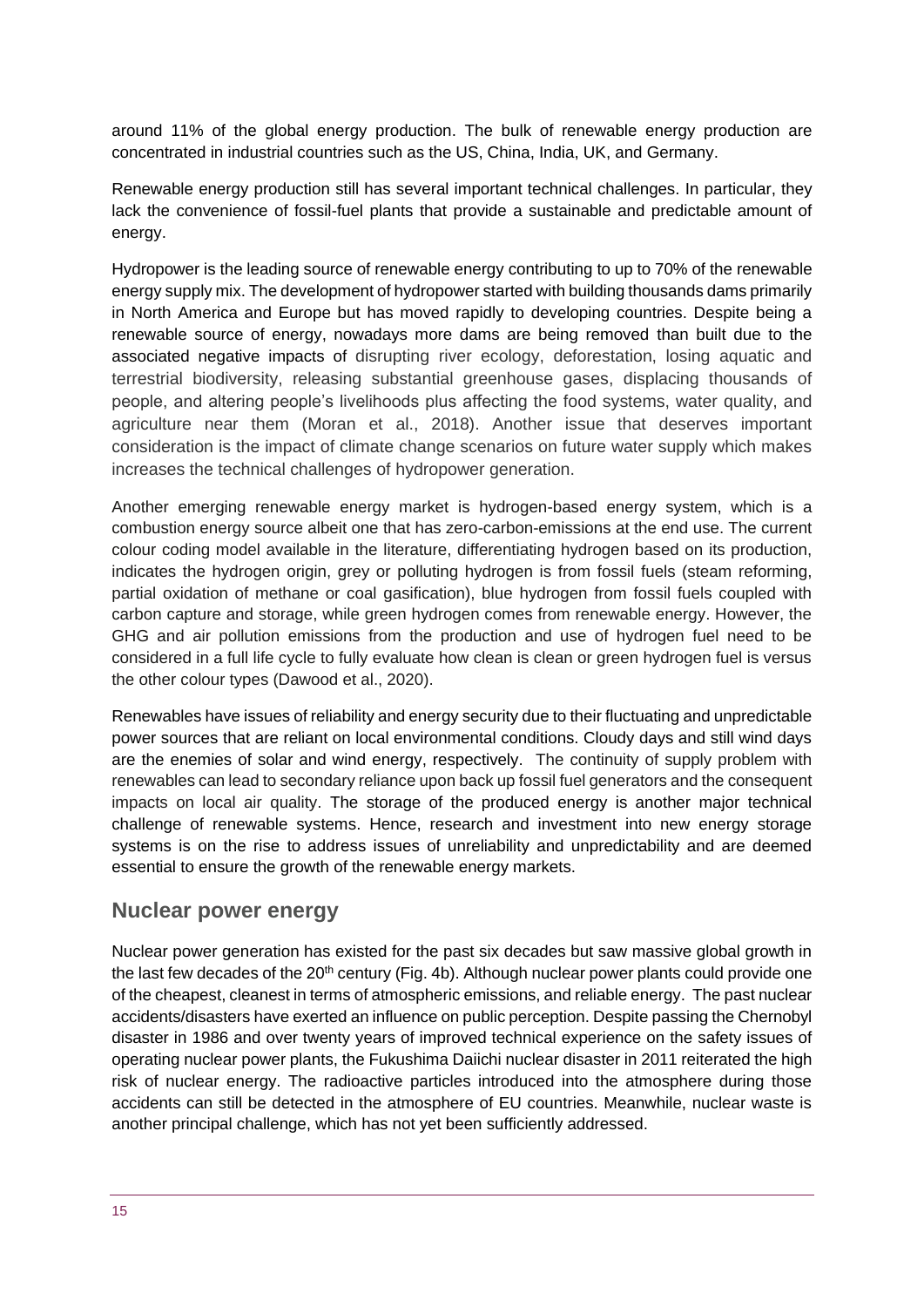

Figure 8 (a) Renewable energy generation, TWh, 1965-2019 ; (b) Nuclear power generation, TWh,1965-2019. Source: [https://ourworldindata.org/grapher/renewable-energy-gen?country=~OWID\\_WRL,](https://ourworldindata.org/grapher/renewable-energy-gen?country=~OWID_WRL) licensed under [CC BY](https://creativecommons.org/licenses/by/4.0/deed.en_US)  [4.0.](https://creativecommons.org/licenses/by/4.0/deed.en_US)

#### **Biofuels: combustible renewable fuel**

Biofuels have been a prominent method of decarbonising the transport sector with global production and consumption increased from over 64 billion litres in 2007 to over 145 billion litres in 2017 (Ebadian et al., 2020). Most of the policies used to promote transport decarbonisation have focused on increasing the use of biofuels in on road mobile sources, while off road mobile sources like aviation, shipping, and rail have received less attention despite being energy-intensive and significant producers of GHGs emissions.

Biogenic residual matter/waste accumulates in many fields of business and society, extending from agriculture and forestry to industrial and municipal waste. An opportunity arises here to improve the efficiency of established utilisation and the use of material that is regarded as waste. This process otherwise referred to as circular economy, where one industry's waste can be used as a feedstock for other industries, has been receiving attention and international funding due to energy efficiency and environmental benefits (including  $CO<sub>2</sub>$  and air pollution reduction) (Hennig et al., 2016).

#### **Burning waste/ waste incineration has been contributing to massive GHGs release and global warming, however, found an essential tool for waste management. Is there a way to slightly relieve the negative impacts and enhance the management of waste incineration?**

Burning for energy rather referred to as waste to energy (WTE) coupled with direct electric heating is found to reduce  $CO<sub>2</sub>$  emissions as well as reduce the emissions of total suspended particles, NOx, CO, VOCs, and other toxic pollutants generated from burning wood-based biomass (rural area and mountain in Europe) and coal (low-income countries) in household stoves (Adami et al., 2020). WTE is particularly effective in low-income and rural areas where access to clean sustainable energy is almost impossible. It also serves as a waste management solution and reduces the GHGs emissions from waste transportation to waste management facilities.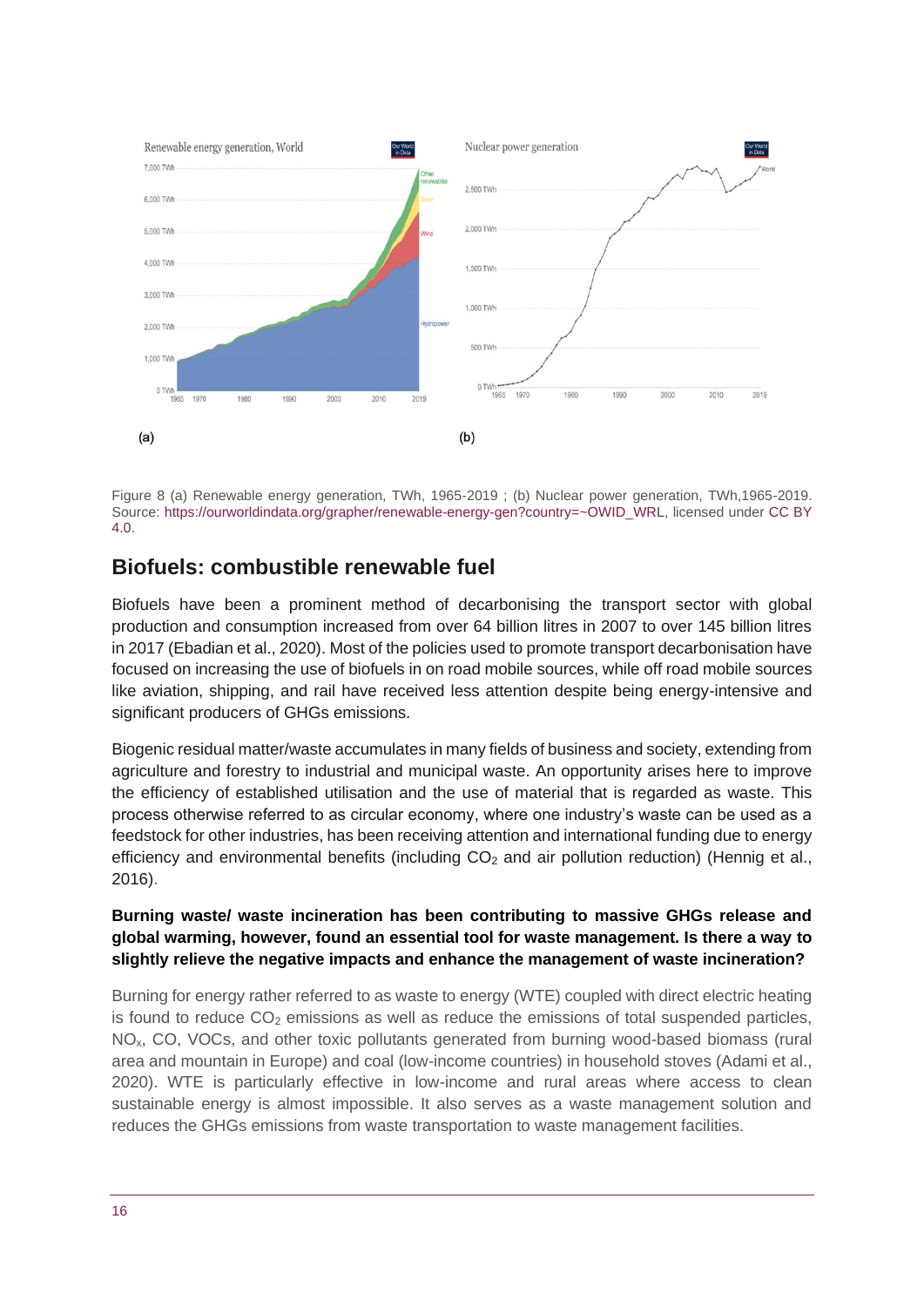#### **Around 3 billion people cook using polluting open fires or simple stoves fuelled by kerosene, biomass (wood, animal dung, and crop waste), and coal**

Biofuel and biogenic waste can be an effective strategy to lower the carbon emissions of the energy sector. However, to achieve beneficial synergies to health and air quality, a complete strategy framework that shifts to clean renewable energy will bring on the most effective long-term results.

# **Technologies in Development [Clean Coal and Carbon Capture Utilization and Storage]**

Coal is the world's most abundant and widely distributed fossil fuel source, it supplies around 27% of global energy needs and 38% of global electricity needs. It is also the most carbon intensive fuel. Some regions of the world, particularly China, are working on the development of 'clean coal' technologies to address the climate warming impact of coal to facilitate future utilization of the massive coal resources available.

Carbon capture utilization and storage (CCUS) is a promising method to reduce the emissions of  $CO<sub>2</sub>$ , particularly from coal-fired power plants (IEA). It is the process of capturing  $CO<sub>2</sub>$ , storing it at a location where it does not escape to the atmosphere. The most common application is enhanced oil recovery (EOR) at fossil fuel recovery sites and some can be used to make plastics, grow greenhouse plants or make carbonated drinks. Despite reducing  $CO<sub>2</sub>$  emissions onsite at power plants, CCS might contribute to worsening other air emissions on and offsite (Sekar et al., 2014), including  $SO_2$ ,  $CO_2$ , PM, and ammonia  $NH_3$ , which negatively impact public health. Other issues involve the high cost and lack of political and financial commitment (IEA). Complete study of the life cycle of CCUS is required to properly evaluate the benefits of the technology and is highly dependent on the location of the power plant and efficiency of transport to the storage site.

# **Efficiency improvement**

The industrial sector contributes to a large share of the world's total  $CO<sub>2</sub>$  emissions. Improving the efficiency of the production in resource-intensive industries, for example, the iron and steel industries can contribute to a significant reduction in global  $CO<sub>2</sub>$  emissions. The iron and Steel industry is a major sector of greenhouse gas emissions accounting for about 7% of total global  $CO<sub>2</sub>$  emissions and 14% of China's  $CO<sub>2</sub>$  emissions.

Among many other strategies to reduce  $CO<sub>2</sub>$  emissions from industry, like phasing out production and switching to clean fuel, transitioning to low-carbon technologies, like developing high efficiency/low emission equipment, implementing green innovation, and promoting new technologies, have been the most effective in reducing the environmental burden of industry (An et al., 2018).

#### **Vehicle fleet electrification**

The global transition to electric vehicles has increased dramatically over the last decade. Tesla, one of the most popular electric vehicles in the market, is currently valued to exceed US \$800 billions, making it the most valuable car company in the world (Reuters, 2021). This is significant because of the percentage of total global energy consumption is due to the transport sector, see Fig. 1d. This transition has the potential to significantly reduce  $CO<sub>2</sub>$  emissions, air pollution, and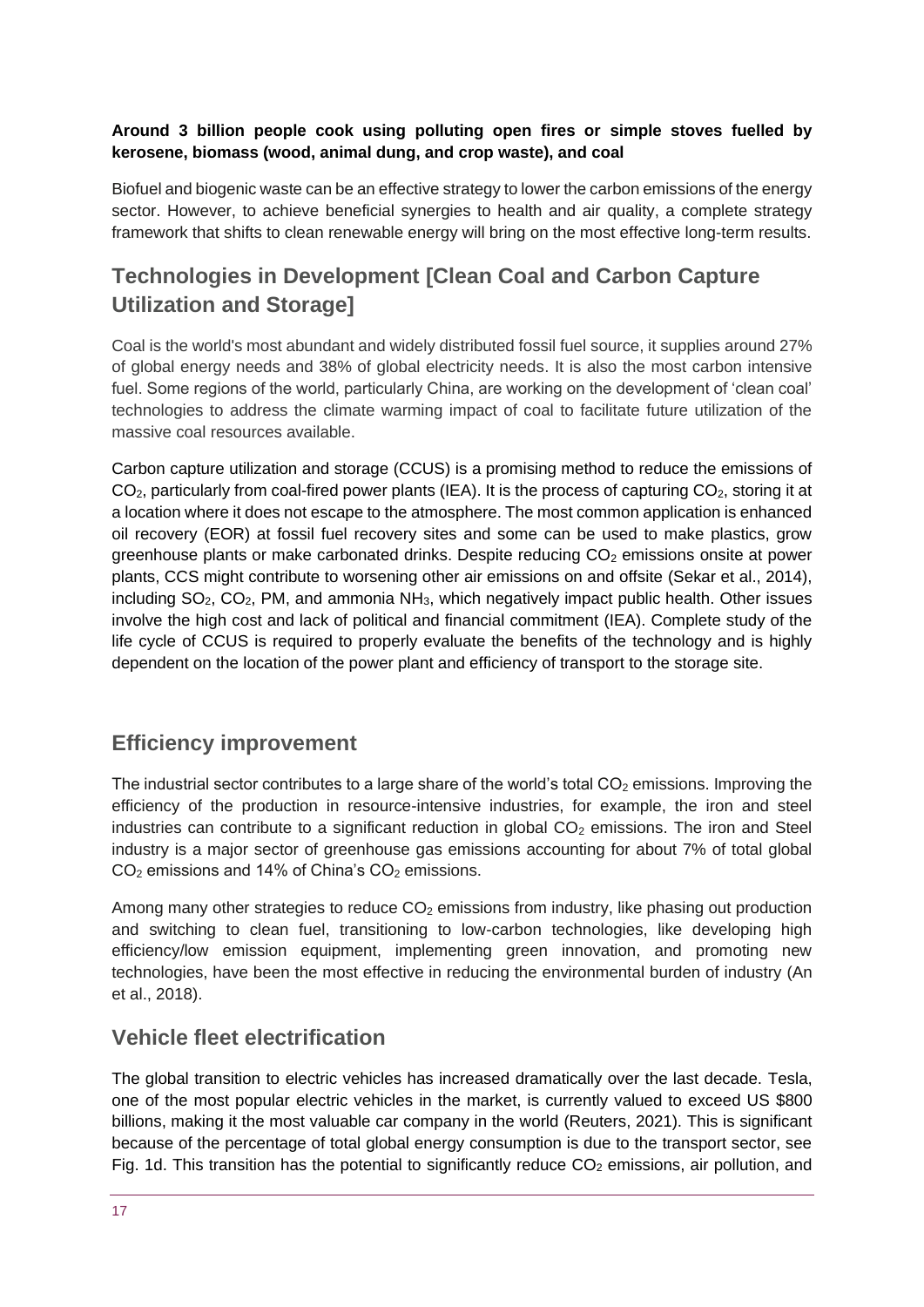consequently help public health. However, recent reports argue that the electric vehicle transition can have negative environmental impacts if due consideration is not given to a full life cycle assessment. The location and fuel type of the power plant supplying the electricity, and time of operation are key determinants of the environmental consequences (Lin et al., 2020).

The electrification of the vehicle fleet does not reduce the non-exhaust emissions. Since electric vehicles tend to be heavier than like for petrol and diesel vehicles, there is a worry in the literature that fleet electrification will result in greater resuspension of dust, tyre and brake wear (Beddows and Harrison, 2021).

Finally, the emissions created from the production and scrapping of vehicles should be considered in a full life cycle analysis. Estimates of the emissions from the production of a new car can be equivalent to approximately 50,000 km of driving (Chancel, 2020).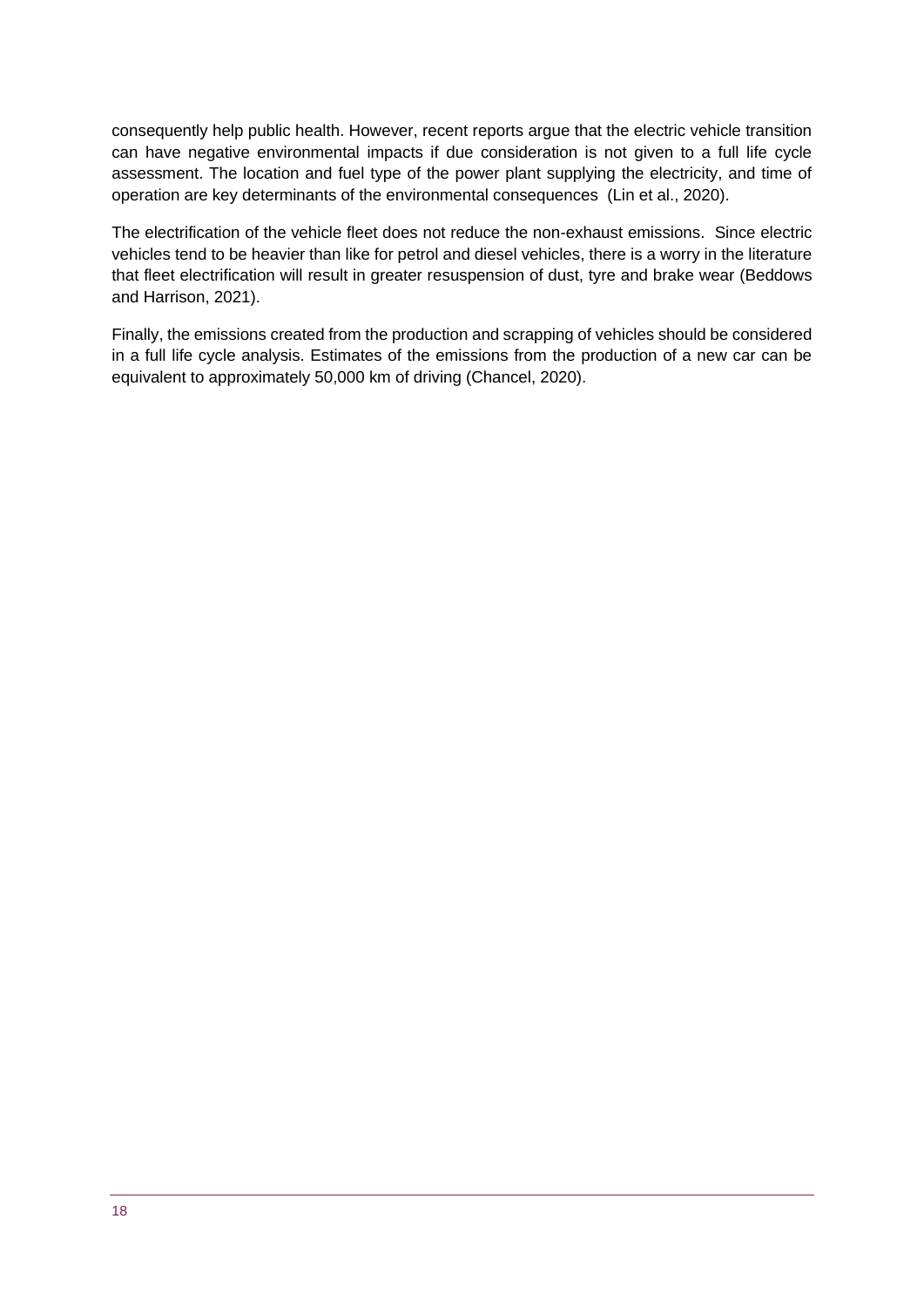# <span id="page-18-0"></span>**7. References**

All of Our World in Data; [https://ourworldindata.org/.](https://ourworldindata.org/)

- ADAMI, L., SCHIAVON, M. & RADA, E. C. 2020. Potential environmental benefits of direct electric heating powered by waste-to-energy processes as a replacement of solid-fuel combustion in semi-rural and remote areas. *Science of The Total Environment,* 740**,** 140078.
- AN, R., YU, B., LI, R. & WEI, Y.-M. 2018. Potential of energy savings and CO2 emission reduction in China's iron and steel industry. *Applied Energy,* 226**,** 862-880.
- AVIS, W. M., S. & SINGH, A. 2018. Air Pollution Exposure in Low Income Households in Kampala. *ASAPEast Africa Vulnerability Scoping Study no. 6. .* Birmingham, UK: University of Birmingham.
- BEDDOWS, D. C. S. & HARRISON, R. M. 2021. PM10 and PM2.5 emission factors for nonexhaust particles from road vehicles: Dependence upon vehicle mass and implications for battery electric vehicles. *Atmospheric Environment,* 244**,** 117886.
- CHANCEL, L. 2020. *Unsustainable Inequalities: Social Justice and Environment*, Harvard University Press.
- CRIMMINS, A., J. BALBUS, J. L. GAMBLE, C.B. BEARD, J.E. BELL, D. DODGEN, R.J. EISEN, N. FANN, M. HAWKINS, S.C. HERRING, L. JANTARASAMI, D. M. MILLS, S. SAHA, M. C. SAROFIM, J. TRTANJ, AND L. ZISKA 2016. Executive Summary. The Impacts of Climate Change on Human Health in the United States: A Scientific Assessment. U.S. Global Change Research Program, . Washington, DC, .
- DAWOOD, F., ANDA, M. & SHAFIULLAH, G. M. 2020. Hydrogen production for energy: An overview. *International Journal of Hydrogen Energy,* 45**,** 3847-3869.
- EBADIAN, M., VAN DYK, S., MCMILLAN, J. D. & SADDLER, J. 2020. Biofuels policies that have encouraged their production and use: An international perspective. *Energy Policy,* 147**,** 111906.
- FIORE, A. M., NAIK, V. & LEIBENSPERGER, E. M. 2015. Air Quality and Climate Connections. *Journal of the Air & Waste Management Association,* 65**,** 645-685.
- GAHP, AIRQUALITYASIA & COLLEGE, T. S. I. F. I. S. A. S. A. B. 2020. Air Pollution Interventions: SEEKING THE INTERSECTION BETWEEN CLIMATE & HEALTH.
- GALLAGHER, C. L. & HOLLOWAY, T. 2020. Integrating Air Quality and Public Health Benefits in U.S. Decarbonization Strategies. *Frontiers in Public Health,* 8.
- HARJANNE, A. & KORHONEN, J. M. 2019. Abandoning the concept of renewable energy. *Energy policy,* 127**,** 330-340.
- HENNIG, C., BROSOWSKI, A. & MAJER, S. 2016. Sustainable feedstock potential a limitation for the bio-based economy? *Journal of Cleaner Production,* 123**,** 200-202.
- IPCC The Intergovernmental Panel on Climate Change; [https://www.ipcc.ch/.](https://www.ipcc.ch/)
- LIN, W.-Y., HSIAO, M.-C., WU, P.-C., FU, J. S., LAI, L.-W. & LAI, H.-C. 2020. Analysis of air quality and health co-benefits regarding electric vehicle promotion coupled with power plant emissions. *Journal of Cleaner Production,* 247**,** 119152.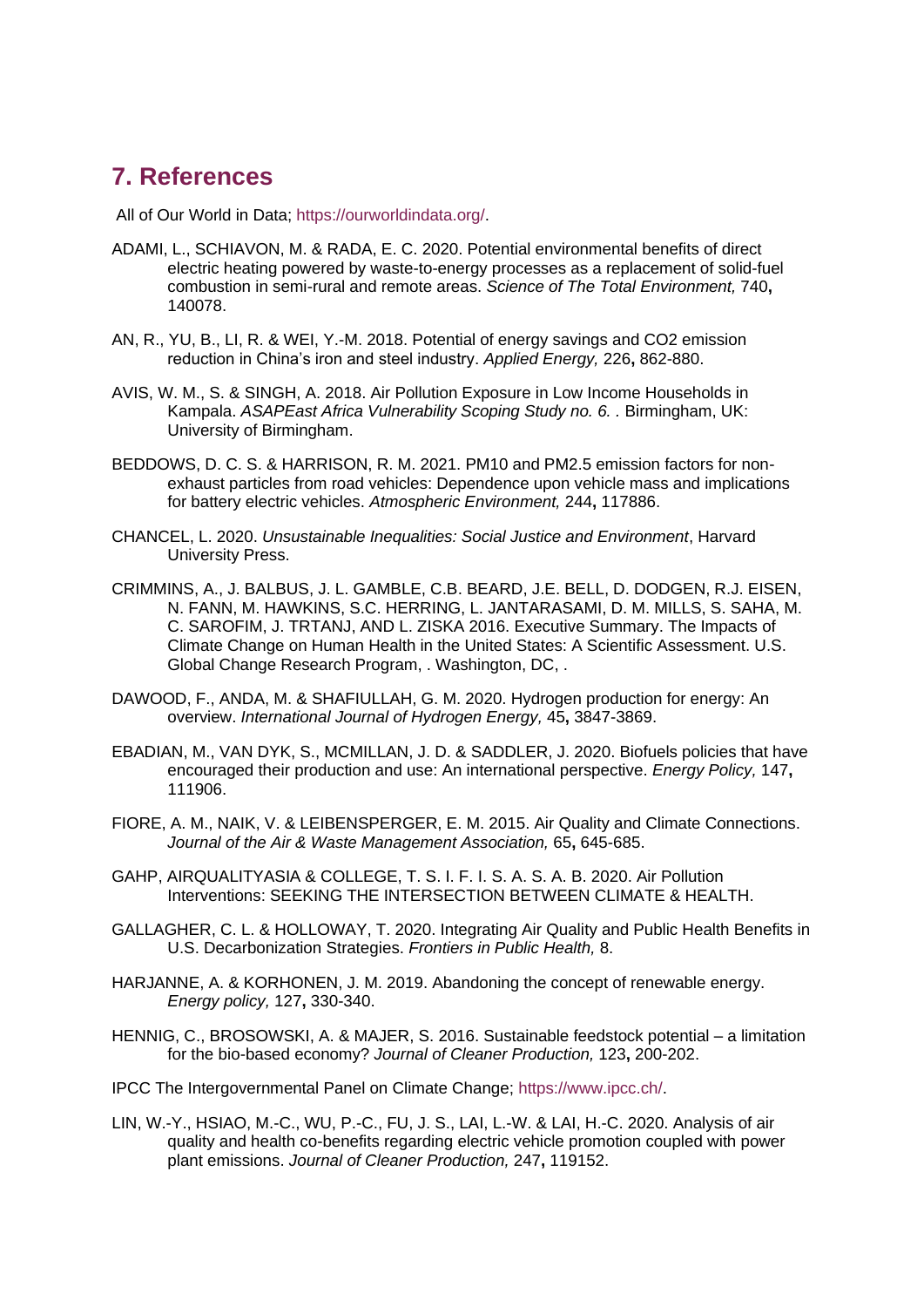- MEMON, F. & SHARJEEL, M. 2016. Catastrophic Effects of Floods on Environment and Health: Evidence from Pakistan. *Pakistan Journal of Engineering, Technology & Science,* 5.
- MORAN, E. F., LOPEZ, M. C., MOORE, N., MÜLLER, N. & HYNDMAN, D. W. 2018. Sustainable hydropower in the 21st century. *Proceedings of the National Academy of Sciences,* 115**,** 11891-11898.
- NEASPEC. *Transboundary Air Pollution* [Online]. North-East Asian Subregional Programme for Environmental Cooperation. Available: [http://neaspec.org/our-work/transboundary-air](http://neaspec.org/our-work/transboundary-air-pollution)[pollution](http://neaspec.org/our-work/transboundary-air-pollution) [Accessed 10/2/2021 2021].
- OUR WORLD IN DATA. 2020. *Energy Use Per Person* [Online]. Available: [https://ourworldindata.org/grapher/per-capita-energy](https://ourworldindata.org/grapher/per-capita-energy-use?tab=chart&time=earliest..latest&country=CHN~IND~KEN~TZA~GBR~USA®ion=World)[use?tab=chart&time=earliest..latest&country=CHN~IND~KEN~TZA~GBR~USA&region=](https://ourworldindata.org/grapher/per-capita-energy-use?tab=chart&time=earliest..latest&country=CHN~IND~KEN~TZA~GBR~USA®ion=World) [World](https://ourworldindata.org/grapher/per-capita-energy-use?tab=chart&time=earliest..latest&country=CHN~IND~KEN~TZA~GBR~USA®ion=World) [Accessed 2020].
- REUTERS. 2021. Available:<https://www.reuters.com/article/tesla-stocks-int-idUSKBN29D20B> [Accessed].
- SEKAR, A., WILLIAMS, E. & CHESTER, M. 2014. Siting Is a Constraint to Realize Environmental Benefits from Carbon Capture and Storage. *Environmental Science & Technology,* 48**,** 11705-11712.
- SHEHAB, M. A. & POPE, F. D. 2019. Effects of short-term exposure to particulate matter air pollution on cognitive performance. *Scientific Reports,* 9**,** 8237.
- WANG, J., WANG, R., ZHU, Y. & LI, J. 2018. Life cycle assessment and environmental cost accounting of coal-fired power generation in China. *Energy Policy,* 115**,** 374-384.
- WHO [https://www.who.int/nutrition/publications/reports/en/.](https://www.who.int/nutrition/publications/reports/en/)
- WHO 2016. Ambient air pollution: A global assessment of exposure and burden of disease Geneva, Switzerland: WHO.
- WHO. 2018. *Household Air Pollution and Health* [Online]. Available: [https://www.who.int/news](https://www.who.int/news-room/fact-sheets/detail/household-air-pollution-and-health)[room/fact-sheets/detail/household-air-pollution-and-health](https://www.who.int/news-room/fact-sheets/detail/household-air-pollution-and-health) [Accessed 24.1.2020 2020].
- WORLD ENERGY COUNCIL 2020. World Energy Trilemma Index 2020 'Used by permission of the World Energy Council. *In:* COUNCIL, W. E. (ed.). London, UK: World Energy Council.
- ZHANG, Q., JIANG, X., TONG, D., DAVIS, S. J., ZHAO, H., GENG, G., FENG, T., ZHENG, B., LU, Z., STREETS, D. G., NI, R., BRAUER, M., VAN DONKELAAR, A., MARTIN, R. V., HUO, H., LIU, Z., PAN, D., KAN, H., YAN, Y., LIN, J., HE, K. & GUAN, D. 2017. Transboundary health impacts of transported global air pollution and international trade. *Nature,* 543**,** 705-709.
- ZHAO, B., WANG, T., JIANG, Z., GU, Y., LIOU, K.-N., KALANDIYUR, N., GAO, Y. & ZHU, Y. 2019. Air Quality and Health Cobenefits of Different Deep Decarbonization Pathways in California. *Environmental Science & Technology,* 53**,** 7163-7171.